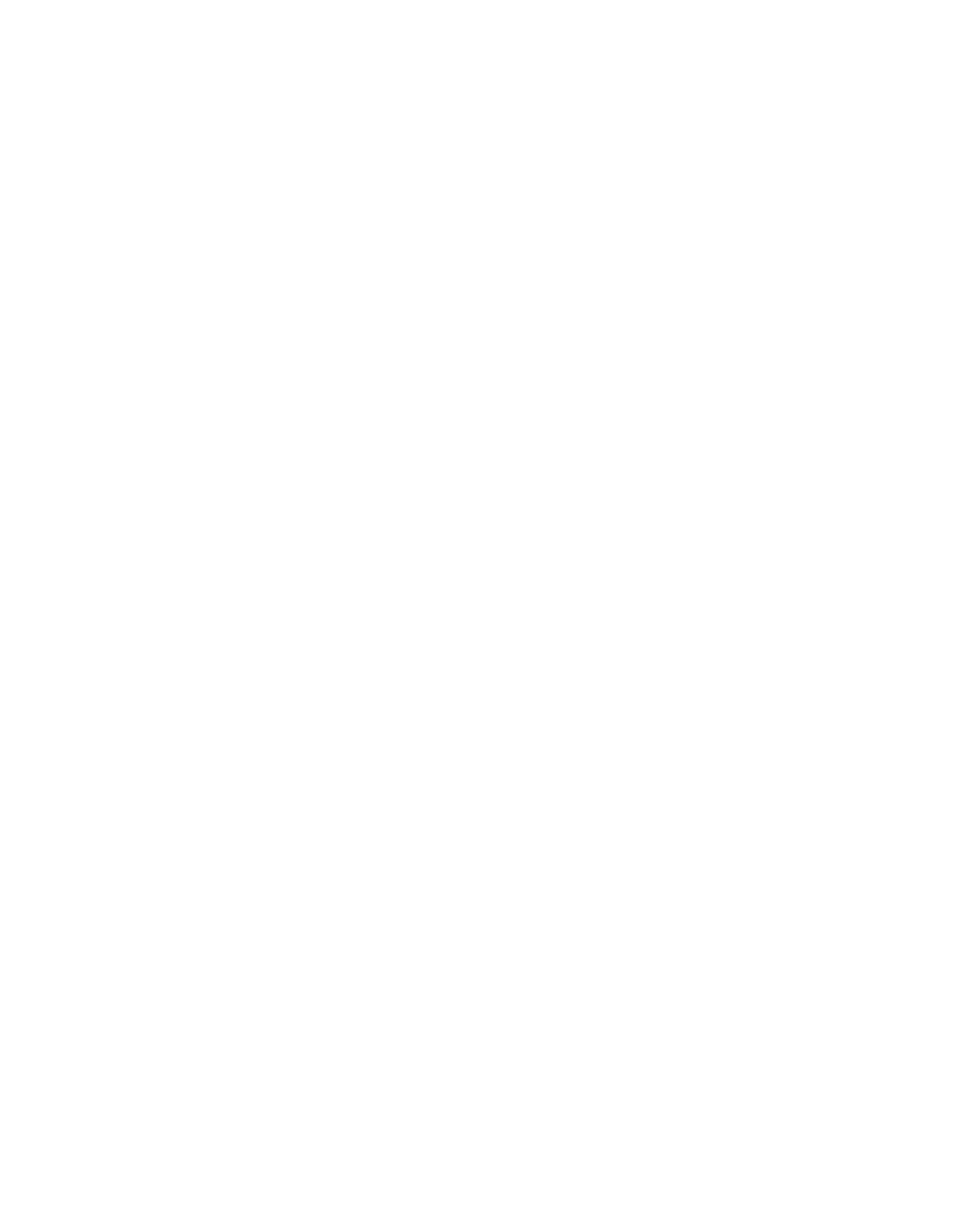# UNIVERSITY of WISCONSIN **LA CROSSE**

Dear friends, alumni and distinguished guests:

From our storied beginnings in 1909, when the La Crosse Normal School was founded, to our place of prominence today in 2022, the University of Wisconsin-La Crosse has grown into one of the best public universities in the country. Thus we can be proud of many things in particular, today's graduating class.

For more than 20 years, U.S. News & World Report has ranked UWL the top school in the UW System and among the top five public universities in the Midwest that offer undergraduate and master's programs. Also, for more than a decade UWL has been one of only two UW campuses ranked in Kiplinger Magazine's list of the Top 100 Values in American Public Higher Education, further recognition of our strong national leadership in higher education.

A commitment to excellence exists throughout the UWL campus, and the accomplishments listed on page 5 showcase some of our most notable achievements. But the greatest testament to our tradition of academic excellence is the group of outstanding students who make up today's graduating class. Each one of them is a point of pride, and we're so very grateful for that.

So on behalf of the staff and faculty here at UWL, it's my pleasure to thank you for joining us today to celebrate the crowning achievement of the university experience. The future holds great promise for our graduates, and I hope you are as proud of them as we are!

Best wishes,

Joe Gow **Chancellor**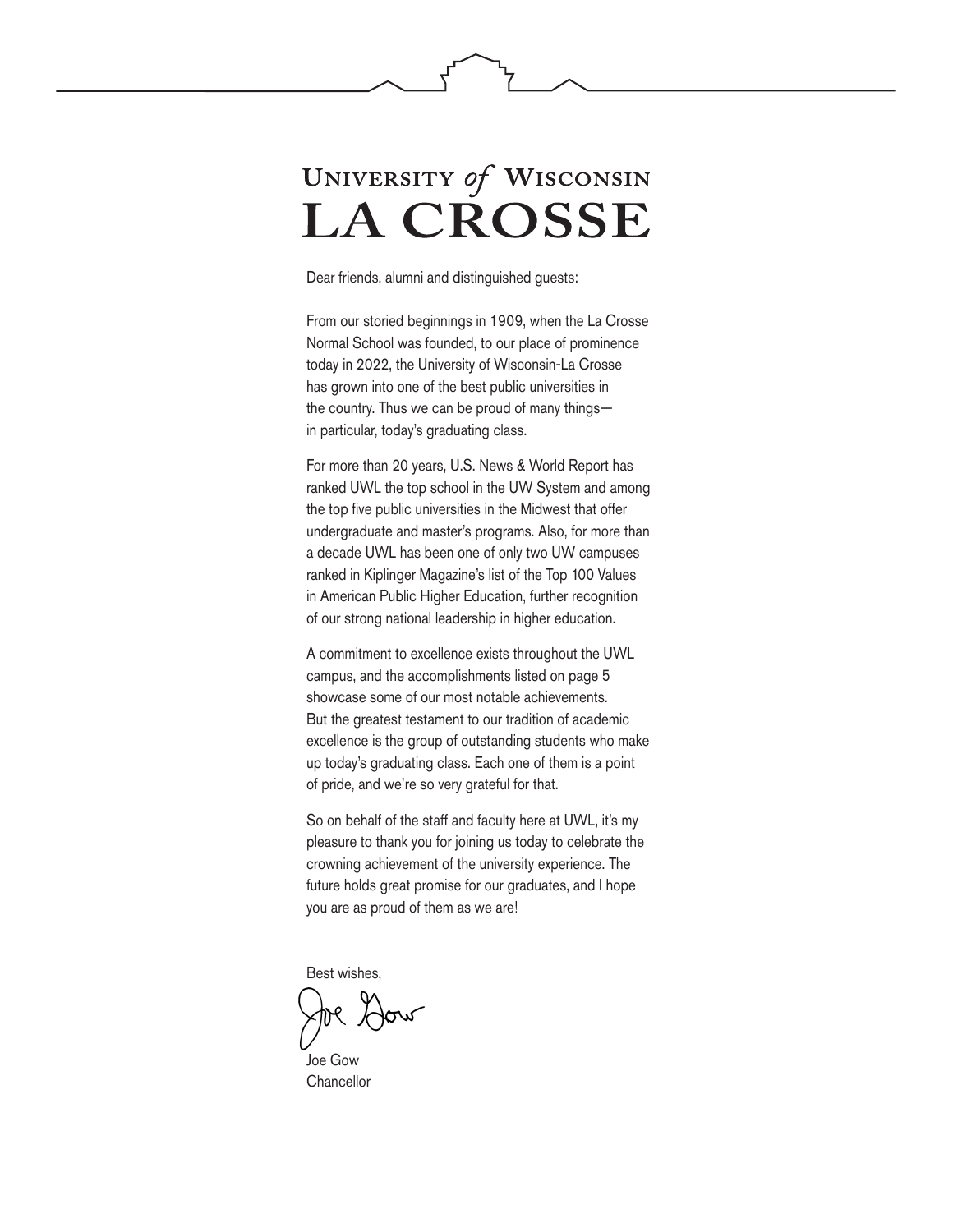## **ONE HUNDRED TWELFTH ANNUAL SPRING COMMENCEMENT UNIVERSITY OF WISCONSIN-LA CROSSE SUNDAY, THE FIFTEENTH OF MAY, TWO THOUSAND TWENTY-TWO**

12:30 a.m. ceremony School of Education | College of Arts, Social Sciences, and Humanities

9:30 a.m. ceremony College of Science and Health

3:30 p.m. ceremony Graduate & Extended Learning | College of Business Administration

#### *Processional*

| <b>Ceremony</b> |                        |                                                                                                                                                           |
|-----------------|------------------------|-----------------------------------------------------------------------------------------------------------------------------------------------------------|
|                 |                        |                                                                                                                                                           |
|                 |                        |                                                                                                                                                           |
|                 | <b>Student Address</b> |                                                                                                                                                           |
|                 |                        |                                                                                                                                                           |
|                 |                        |                                                                                                                                                           |
|                 |                        |                                                                                                                                                           |
|                 |                        | Presentation of Candidates for DegreesBetsy Morgan, Provost & Vice Chancellor for Academic Affairs                                                        |
|                 |                        |                                                                                                                                                           |
|                 |                        |                                                                                                                                                           |
|                 |                        | Barbara Stewart, Vice Chancellor for Diversity and Inclusion<br>Greg Reichert, Vice Chancellor for University Advancement/President of the UWL Foundation |
|                 |                        |                                                                                                                                                           |
|                 |                        |                                                                                                                                                           |
|                 |                        |                                                                                                                                                           |

College of Science and Health .............

Graduate & Extended Learning ..............

*Recessional "Trumpet Tune and Air" ............................................................................................................................. Purcell / arr. Elgar Howarth "Triumphal March from Aida"* ..................................................................................................................... Verdi / arr. Claire Johnson "Sonata from Die Bankelsangerlieder" ...................

New Alumni Welcome.............................................................Lynda Kohler, *'83, UWL Alumni Association Board of Directors*

Singing of Alma Mater

*The Alma Mater*

Morning sun greets many ba On its westward way, Fair to us above all others Waves maroon and gray.

Closing Remarks ....

| anners | Colors dear, flag we love<br>Float for aye;<br>Old La Crosse to thee,<br>May we all be ever loyal<br>To thy memory. |
|--------|---------------------------------------------------------------------------------------------------------------------|
|        |                                                                                                                     |
|        |                                                                                                                     |
|        |                                                                                                                     |
|        |                                                                                                                     |

Please remain seated during the processional and until all graduates and faculty have exited.

#### *Mace Carriers*

College of Science and Health ........... College of Arts, Social Sciences, and Humanities Graduate & Extended Learning.......................

*Commencement Interpreter*  Colleen Cudo

*Name Readers* Terry Wirkus, *Educational Technologies* Kristine Wirkus

Commencement ushers are members of the Vanguard organization.

**Note:** Sound-enhancement earphones are available for hearing-impaired guests. Ask an usher if you would like to use the earphones. Please return them to an usher after the ceremony.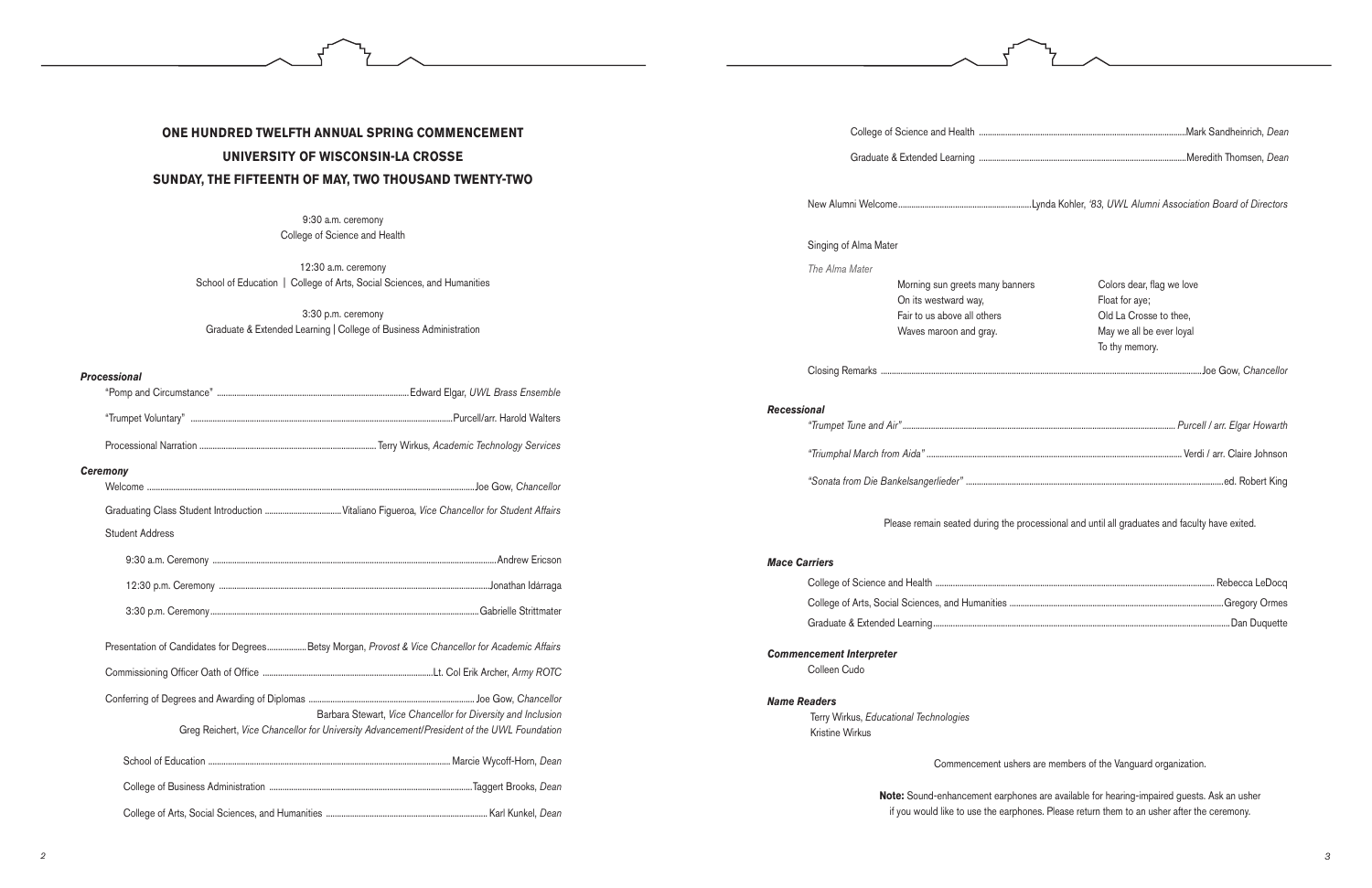- **UWL received the 2021 Campus-Wide Award for Undergraduate Research Accomplishments.** The national Council on Undergraduate Research citation recognizes campuses providing high-quality research experiences to undergraduates. **• U.S. News & World Report named UWL the No. 1 regional university in the state and the No. 7 regional university in the Midwest** among schools with undergraduate and master's programs for 2022. It's the 21st consecutive year UWL earned a top ranking. UWL also finished highest in the UW for Best Undergraduate Teaching. **•** Financial and business news website **Business Insider says when it comes to giving students the most bang for their buck, UWL is among the best nationally.** With a 69.7% ROI, UWL placed 20th out of the 24 colleges that cracked the list — the only Wisconsin university ranked. **• UWL welcomed it largest first-year class to campus in fall 2021 — 2,207, topping the 2,194 in fall 2019. • UWL's ROTC Eagle Battalion is the Best ROTC Battalion in the Midwest's 3rd Brigade.** The 2022 MacArthur Award is for the region that includes 42 military science programs in all sizes of colleges in Illinois, Iowa, Kansas, Michigan, Minnesota, Missouri, Nebraska, North Dakota, South Dakota and Wisconsin. **• UWL is one of the most military friendly schools in the country.**  The 2022-23 Military Friendly Schools survey gave UWL the distinguished gold designation. **• A new partnership means full steam ahead for the UWL River Studies Center and water research.** Prairie Springs: The Paul Fleckenstein Trust gave nearly \$500,000 through the La Crosse Community Foundation to fund the new research vessel. Local construction, environmental services and harbor management company J.F. Brennan Co. will store, moor and maintain the watercraft. **• Two UWL art faculty members received state awards from the Wisconsin Art Education Association in 2021.** Lisa Lenarz, assistant professor, was named Outstanding Higher Education Art Educator. Deborah-Eve Lombard, associate lecturer and gallery director, received a Distinguished Service Award. **• UWL is No. 1 in awarding physics bachelor's degrees nationwide,** according to the American Physical Society. UWL awarded an average of 35 degrees annually between 2015-17, making **•** Biology Senior Lecturer Renee Redman received a **2021 UW Board of Regents Teaching Excellence Award.** Regents name only two instructors in the UW System to receive the honor. **• UWL is one of only 230 campuses in 37 states and the District of Columbia designated as a "Voter Friendly Campus."**  Voter Friendly Campuses help students overcome barriers to participate in voting. **• A national theatre blog puts the UWL Theater Arts Department center stage in Wisconsin — and one of the best in the country.**  OnStage Blog says UWL has the best theatre program statewide, identifying those doing "amazing things and giving their students fantastic preparation for their various industries." **• The UWL Radiation Therapy Program is No. 7 on the Best Value Schools list.** Rankings highlight tuition and enrollment, while listing notables such as UWL's 13-month internship program and national accreditation. **• Physics Professor Shelly Lesher was named a 2020 American Physical Society Fellow.** In the national citation, colleagues recognized her for "advocating on behalf of the essential role of physics in society, and for demonstrating the importance of physics education for all students." **• The UWL Golden Key honor society was named one of the best chapters internationally** for outstanding work in the community. It was one of 25 chapters worldwide to receive a 2021 Key Chapter Award, the society's highest distinction. **• UWL public health and community health education graduate Elle Mark, '19, was crowned Miss Minnesota 2021. • 1st Lt. Alastair Keys, '17, and competition partner, 1st Lt. Vince Paikowski, captured first place in the 37th annual Best Ranger Competition** at Fort Benning, Georgia, in spring 2021. The national U.S. Army contest determines the best two-person team from the entire Army. **• Gale Tanger, '68, was inducted into the U.S. Figure Skating**  Hall of Fame – recognizing her outstanding 50-year career and profound impact. **• Exercise and Sport Science Professor Carl Foster was named to the U.S. Speed Skating Hall of Fame.** He was inducted for
- 
- 
- 
- 
- 
- 
- 
- it No. 1 among bachelor's degree-granting institutions. contributing to the sport after three decades as an exercise physiologist for Team USA.
- **The UW MBA Consortium remains among the top 10 online master's degree programs in business administration nationally.** The consortium includes UWL, along with UW-Eau Claire and UW-Oshkosh. **• UWL's Vice Chancellor for Diversity and Inclusion, Barbara • The Wisconsin Association of International Educators awarded the UWL International Education & Engagement (IEE) Office the 2021 Hong Rost Memorial Leadership Award for Innovation in International Education Student Services.** The annual award recognizes an outstanding professional or group in Wisconsin who embodies dedication and passion for international education.
- **Stewart, received a 2022 UW System Board of Regents Diversity Award.** The honor recognizes a change agent who has significantly promoted equity in educational outcomes for historically underrepresented students.

#### *Academic Dress*

The academic apparel worn by faculty and staff in the processional has its origins in the universities of the Middle Ages. Because the universities grew out of church schools, both faculty and students were regarded as part of the clergy, and wore clerical clothing based on monastic dress.

The head covering developed from the skull cap worn to protect tonsured heads in cold weather. In the universities, the skull cap acquired a point at the top which gradually evolved into a tassel. In Europe, the bonnet with a tassel is still worn, but has been replaced in America by the mortar board cap or tam with a tassel.

The style of the gown may have been borrowed from the Benedictine monk's habit. In the Middle Ages, those with bachelor's and master's degrees could be distinguished by the simplicity or elaborateness of their gowns. The master's gowns were often furred, a decoration surviving as the three velvet bars now used on the sleeves of the doctoral gown.

The hood was originally worn over the head in bad weather, and otherwise dropped onto the shoulders. First worn by faculty and students, the hood is now added to the apparel of those with master's and doctoral degrees. The color of the velvet trim on the hood indicates the scholarly field, for example, dark blue (philosophy), golden yellow (science), light blue (education), pink (music), apricot (nursing), drab (business), and white (arts). The colors of the satin lining are those approved and authorized by the college or university from which the degree was earned.

#### *Scholarship Pins*

Students who received a scholarship from the UWL Foundation during their time at UWL are wearing pins on their gowns.

#### *Medallion Symbolizes Academic Excellence*

Wearing a medallion or seal of office has been a symbol of academic excellence since the Middle Ages. The seal marked official documents then; heads of institutions wore the seal around the neck to keep it in their possession. The chancellor's medallion features a design and materials that reflect UW-La Crosse. The mokume-gane or "wood grain metal" used is a specialty of the campus jewelry studio.

#### *Mace Shows Quest for Truth*

Once a weapon in medieval combat, the mace was adopted by universities as a symbol of the power of the quest for truth. The mace is carried in the commencement ceremony by a distinguished senior faculty member. William R. Fiorini, a UWL art professor, designed and made the medallion and mace, which were used for the first time at the inauguration of Chancellor Judith L. Kuipers in September 1992.

The mace and medallion were given to the University by Mary Hebberd and Ruth Nixon-Davy, professors emeriti. Silver plaques on the medallion box and mace stand acknowledge these gifts.

#### *Symbols of Academic Achievement*

Many undergraduate students are wearing items that reflect high academic achievement. Commencement Honors are designated by silver cords, and are worn by students who have at least a 3.50 cumulative grade point average. Those wearing gold cords have earned Commencement Highest Honors with at least a 3.75 average. Members of the Golden Key International Honour Society are wearing a medallion on a blue and gold neck ribbon. The organization is open to the top 15 percent of graduating seniors in various fields of study. Discipline-specific honor organizations are represented by a variety of other cords.

#### *International Flags and Sashes*

The international flags displayed on the commencement platform represent the home countries of international students attending the University. Sashes are worn by graduates who studied abroad. Each sash represents the country in which the student studied.

#### *Even more reasons to be a proud UW-La Crosse graduate …*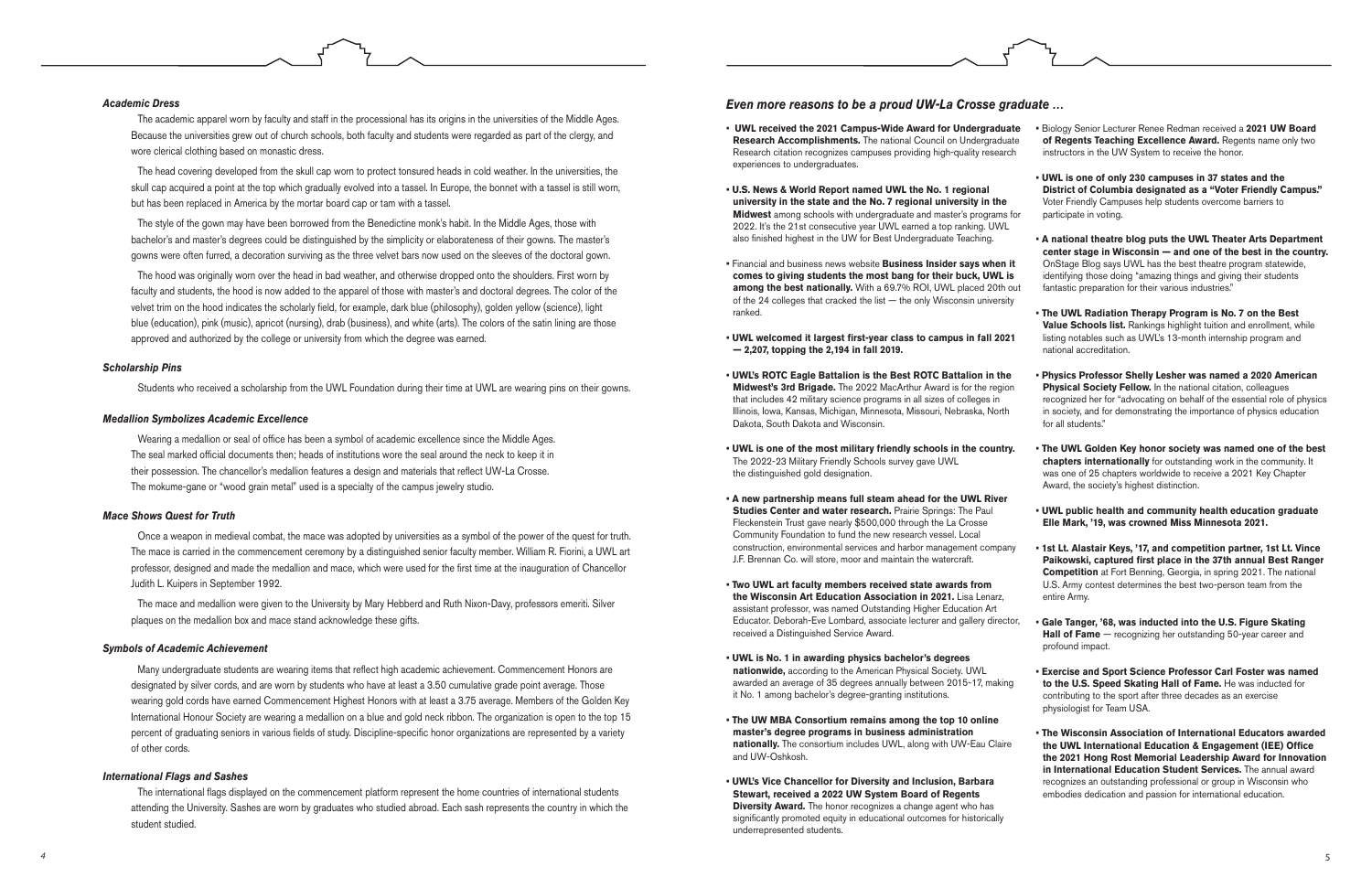#### *CANDIDATES FOR GRADUATION*

#### *Associate Degree Candidates*

12:30 p.m. ceremony

#### *BACCALAUREATE DEGREE CANDIDATES*

#### *College of Business Administration*

3:30 p.m. ceremony

Jamie R. Addison Quinlan L. Adler Hunter J. Albanese Savannah C. Allen Sophie M. Amundson\* Eric J. Andersen Rebekah M. Anderson Brooke N. Angaran Nathaniel P. Atkinson Jayden Atwood Jazil Baig+ Kathryn M. Bak\*\* Carrin E. Baker Jacqueline D. Balsiger\*\* Andrew G. Bargender\*\* Emma L. Barger Dakota S. Barnier Tanner J. Bartolo Bowin C. Bassindale\* Jamie A. Bates Ely B. Bauer Cameron L. Bauges\*\* Cole R. Bay Courtney N. Beaston\*\* Tyler L. Bedor Payton A. Bender+

Maria E. Bill\* Taylor M. Bird Kiley M. Blank Logan S. Blazek Sophia F. Boosalis Alec T. Borchardt Waylon E. Bouchard Erika K. Brantner\*\* Diego Bravo Jeffrey J. Breaker Parker J. Bresette Austin J. Breunig Carter E. Breunig\* Zachary J. Brown Evelynn V. Burns\*\* Jacob A. Busser Julia Carabelli Jacob R. Carpenter Hannah B. Caygill\* Carter K. Charbarneau Matthew B. Childs Frank R. Cistaro, IV\* Laccen Comstock Samuel W. Conard Emily A. Curtis\*\* Lauren K. Curtis

Olivia Curtis\*\* John A. Dale Alexander R. Dechant\* Nicholas L. DeFrance\* Logan A. DeGroot William J. Detaege Anthony J. DiPiazza Sophia A. Dravis Anistyn R. Dreifuerst\* Riley L. Driscoll Lucas G. Dubnicka\* William C. Dufek Jenna J. Duffy+ Kamryn R. Eberle\* Nicholas N. Edwards Abigail G. Eiynck Matthew R. Eldredge\* Ryan A. Elwing Megan E. Erickson\* Samuel Erickson Emily E. Evenson Tatum M. Everson\* Taylor R. Everson\*\* Alecia R. Evraets\*\* Dylan R. Fagerland Courtney B. Fanta\*\*

Kauy D. Fargo\*\* Jacob C. Faust+ William X. Feller William S. Fenton-Wells+ William P. Fortman\* Mara B. Fredrich Joshua S. Fredrick Connor A. Frey Josef R. Fulop Alexandria M. Gaier Halle M. Gaura Harrison M. George Ethan D. Gerstner Jack C. Geurts\* Michael P. Glodosky+ Benjamin J. Gocker Ryan M. Goethel\* Abigail S. Gonzalez James L. Grassl, III Breanna L. Greene Emme S. Gregorius\* Lauren E. Griffin Katelyn R. Groholski Jacob W. Gross Nicholas P. Gwynne Eli W. Haas\*\*

Samuel C. Habegger Lucas C. Haese Erin W. Hanson+ Thomas R. Harenda Makenna C. Hart Jacob A. Hartmon\* Rebecca L. Haumschild+ Megan L. Hawkins\* Jacob C. Hayes Alyson C. Haynes Benjamin F. Hendel\*\* Benjamin T. Heyroth Nathan G. Hibner Kailey A. Hodel Heidi E. Hoffman Lauren E. Holzberger Kate O. Hu\* Brandon M. Hudson Nicholas M. Humphrey Sydnei L. Hurd Abby C. Husser Gregory N. Jacobs\* Collin M. Jahn Morgan K. Jarosinski Brooke N. Jende Andrew M. Johnson\* Myles C. Jones Jordan A. Jossie Benjamin J. Juneau Kaitlyn A. Kalinka Clay R. Kees Clare T. Kelly Andrew J. Kennedy Kyle E. Kleiner Amery C. Klohn Brodie E. Klukas David P. Knox+ Claire M. Koenecke\*\* Johnathan J. Komppa\* Eric M. Kopcha

Justin J. Kotarak Nicholas G. Koudelka-Raap+ Allison M. Kovatch\* Carson T. Kraus Ryan A. Kroll Samuel R. Kurth\* Kaylene R. Kurtz\*\* Caleb J. Kurz Eli J. Kwas Lauren C. Landowski Molly M. Lang Makenna E. Lange Corbin Larkin Logan H. Latsch Samuel W. LeFebve\*\* Michael R. Lemke Sydney M. Levesque\*+ Matthew C. Lindquist Emily Link+ Geneva M. Loeffelholz Mitchell S. Lokken Hoa K. Lu Courtney E. Lucas+ Matthew S. Lutter Maxx V. Maatta Christopher D. MacDonald William S. Mager Ryan H. Majerus Jacob T. Mancl Ari T. Manzeck Kyle W. Marsh Drew T. Martner\* McKayla E. Mata Jared D. Matheny+ Sean M. Mathews\* Kiah N. Mathiason\*\* Alex K. Matz Alayna J. McCarville Nora G. McGuire

Brian R. McKeon Matthew R. McKibbin Hannah M. McLaughlin\*\* Blake R. McNamee+ Christina R. Mehrkens\* Zachary R. Mensink Brandon S. Micech Claire M. Miller\* Masen M. Miller Margaret M. Moll\* William C. Monroe Seairra A. Mortellaro+ Kaleb M. Mueller Matthew A. Murphy Brooke A. Mussehl Brent R. Nargis Joshua H. Narrai\*\* Ethen L. Nass\* Erik S. Nelson Julia M. Nelson Michelle A. Nelson Connor P. Nettesheim Jeremy D. Nichols Rachel E. Niederkorn Eric M. Nolan Michael T. Norum\* Christy G. Nutt\*\* Connor J. O'Brien Meghan E. O'Connell\*\* Jacob R. Olejnik Mathias J. Olson Jacob P. O'Malley Bailey R. Ottaway Kaitlin R. Otterness Emily M. Otto\*\* Ysabella M. Overman Aaron M. Pankratz\* John C. Parsons Marshall R. Pecore Isaac M. Perner

Jessa E. Peterson\*\* Kristen N. Peterson Ross D. Peterson Ryan M. Peyton Chanda G. Pham Peyton L. Picard\* Taryn R. Pickarts Derek T. Poggemann\*\* Aisling Polley\*\* Melissa L. Ponty Cameron D. Popoutsis Cal J. Poremba Kirston L. Purtell\*\* Dominic W. Quirk Hunter D. Radloff Blaise Rau Andrew M. Redmond Derek A. Reisdorf Madison A. Renberg\* Brooke A. Rhyner+ Will B. Richards Mitchell H. Ringgold William D. Ripplinger Nicholas D. Robison+ Brooke A. Rockouski Jack C. Rohlinger Taylor E. Romens Michael J. Rottier\* Derek D. Rundquist+ Evan W. Rusch Tristan R. Rusert\* Alexander P. Russo Linnea M. Ryan\*\* Alexandra Saleska+ Rachel C. Sauve\*\* Benjamin T. Sawyer Brandon R. Schaeffer Seth M. Schemenauer William A. Schlingman Aaron R. Schlitz

Tyler R. Bohn Jaren D. Hill

Cecelia Imboden Phoebe A. Karan Julia L. Koenig\*\*

Samantha A. Mellberg\* Joshua P. Rader+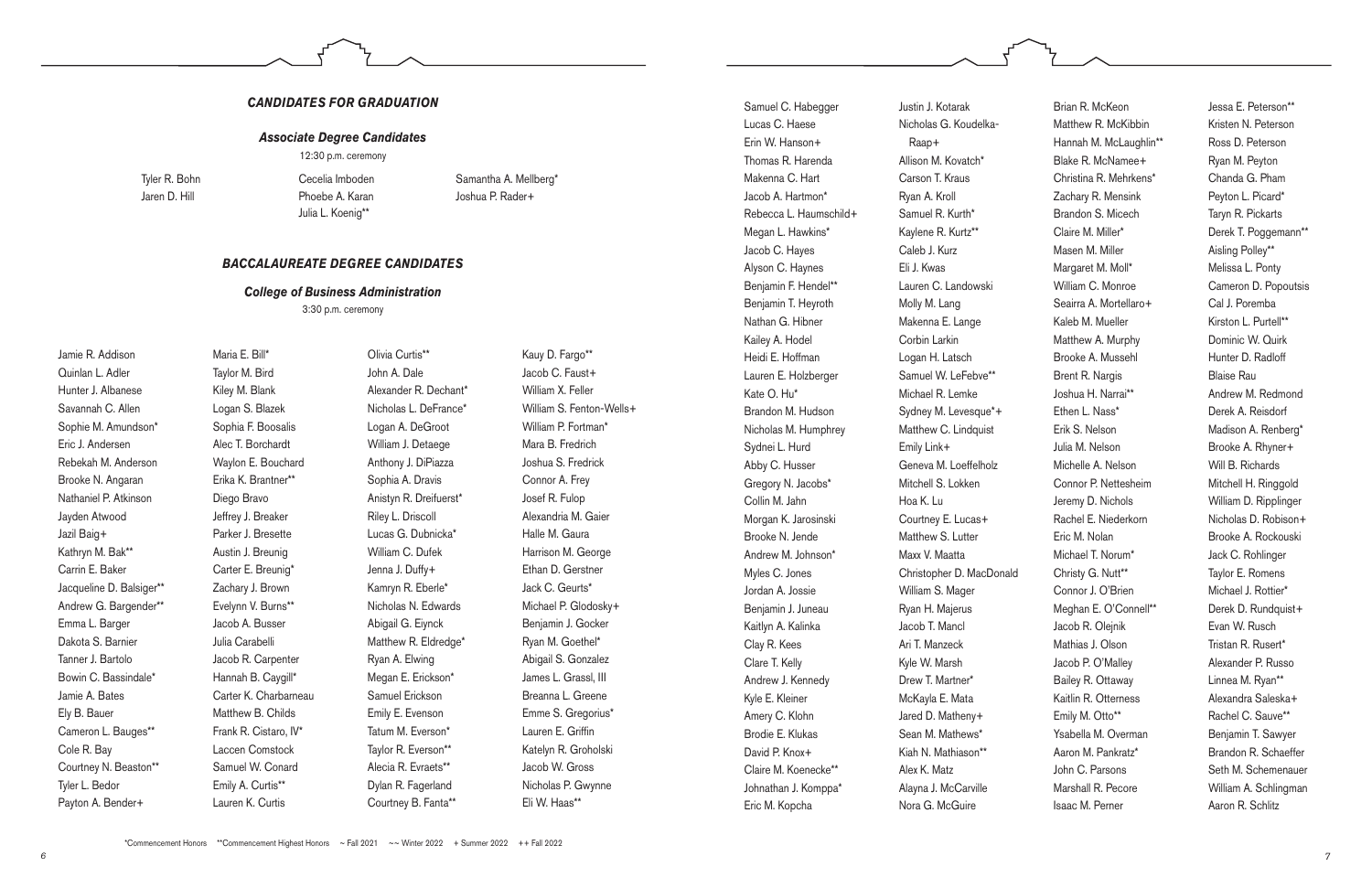Aidan C. Anderson\* Jessica L. Anderson\*\* Jordyn A. Anderson Kennedy S. Anderson+ Sarah J. Anderson Steven B. Anderson\* Signe E. Aspengren\*\* Emily E. Ausloos\* Madeline M. Bahr Katie Banie\*\* Jack P. Barett\* Peter L. Barger\* Devin M. Bauert

Ava L. Beaudot\*\* Abby N. Becker\*\* Jaci J. Bedtka Alyssa M. Belling\*\* Allison N. Bentley\*\* Madi S. Bing\*\* Noah M. Black Kameron M. Blaser+ Kelsee R. Blaska Sophia M. Boler\*\* Brenna K. Bonikowske Alex Bonilla Emily R. Bonovetz

Ella M. Bowman Sally A. Bowman+ Alyssa R. Boyer Kendra A. Bramsen Casey J. Bravener Hailey E. Bray Hannah F. Bree+ Lauren A. Brewer\*\* Olivia A. Brezinsky\*\* Megan N. Brockman\*\* Alyssa N. Bronk Clayton L. Bruckner\* Anna G. Buchberger\*\*

Jocelyn M. Buchholtz+ Ashlyn J. Buchmann Lauren M. Buhle Olivia S. Bull\*\* Jordan R. Buntin\*\* Jake S. Busse Harlee-Ann J. Bussewitz Ryley A. Butler Modaff\* Megan K. Callahan\*\* Alexa Campbell Tatem R. Capouch Aidan A. Carlson-Edwards\*\*

Faith A. Carothers+ Hope E. Carter\*\* Macy C. Carty\* Selah-Marie I. Castellano K.C. Cayo+ Ruby M. Ceman Morgan G. Chadwick\* Shelby H. Chapman Maggie E. Check Zachary R. Chivers\* Breanna J. Cisewski Alexandra D. Ciucur Anna M. Clements\*+ Emily A. Cocroft+ Ellen G. Coggio Riley C. Connell Wyatt O. Cook+ Grant W. Counts\*\*+ Makenzie E. Crawford\* Karch G. Cvancara EmMary D. Czyscon\* Chelsea M. Dalton Hanna M. Daniels Jalyn N. Dannhoff\* Elizabeth D. Darling\*\* Hannah R. DeKeyser Samantha R. Deno\*\* Andrew W. Derzay Lauren E. Dochnahl\*\* Jake L. Doerfler Brynna D. Dolan Jaden S. Dorff\* John Dowse Rachel R. Drost Kayla J. Dudek Maggie K. Dwyer Annika M. Eakin\* Rebecca V. Ehlen\*\* Lauren R. Eiselt\*\*

Olivia M. Eisenhauer\*\* Morgan S. Ellingson Matthew D. Ellsworth Joshua S. Englehart\*\*+ Katherine G. Erdahl\* Paul J. Escalante+ Abbygail L. Estabrooks Madeline R. Estes Nickolas D. Fenn Gretchen A. Fischer\* Shelby M. Flesher\*\* Andrew T. Forster Camille J. Foss Haley M. Franzen\*\* Mollie A. Fredrickson\*\* Nina Fredrickson Maya R. Frey Hunter J. Froehlich, Jr Camryn S. Frye\*\* Maria G. Gagliano\*\* Stephanie Garcia Evelyn E. Gaunt\*\* Kylie A. Gear Emily G. George\* Kayla L. Gerber\*+ Mallory E. Gnewikow Claire R. Gosse\*\* Maximillion L. Goulet Stacey M. Grabowski Savannah M. Grosz+ Lauren T. Guglielmi\* Cierra L. Gulbronson\* Madisyn R. Haas Logan A. Hadsall+ Kathryn H. Haldeman\* Kennedie E. Hallock\*\* Andrew J. Hammer Grace M. Harvey Abigail M. Haubner\*

Brittany L. Heilman Jakob R. Hein Olivia N. Helf Trevar W. Helland Allison G. Henderson\* Abby I. Hennessy\* Jaden S. Hering Cassidy L. Herlache Yecenia Hernandez\*\* Ashley M. Hildebran\* Rebekah Hinrichs Aaron J. Hinz Joseph C. Hinzman\* Beau W. Hodges Wriley W. Hoffner Nicholas M. Holland-Hayes+ Kaelyn M. Holm Morgan R. Hotchkiss\*\* Tanner A. Hoth Shane R. Howe+ Alivia J. Hundt\*\* Hannah M. Hunter Kaylee A. Hunter\* Katarina I. Jaksic Jasmin R. Jedlicka\* Tyler R. Jessup\* Carter L. Johnson\* Eric M. Johnson Mitchell T. Johnson Sienna H. Johnson\*\* Alexandra S. Jorsch Eden E. Juel Jenna R. Kantrovich\* Caitlin R. Kelly Andrew M. Kennebeck Chloe E. Kepler\*\* Thea M. Kjos\*+ Connor W. Kleinschmidt\*

Kathryn H. Kleinschmidt Thomas R. Knoche Julia R. Koenitzer\* Nicholas D. Kolatski Holly M. Korfmacher\* Jordan M. Kovacik\*\* Carly J. Kowal\*\* Jasmine G. Kratt\* Madelyn E. Krueger\*\* Kaelyn M. Krultz Hannah J. Kuehl Grace L. Kunkel Hailey E. Kvindlog Sicily A. La Licata+ Carissa J. LaBarge Rison S. LaBrec\*\* Colin J. Lake Mykal R. Lake Isabella Lambert\*\* Connor Langbehn Victoria R. Lara Allyson Larson Tyler Laufer Kassidy Leannais\*\* Bailey J. Ledford Kendra E. Leis Maisie H. Lenards+ Madalyn M. Lepkowski\* Kaitlyn R. Lessard\* Cody R. Lichtfuss\* Thor A. Lienhard+ Makiah A. Linbo+ Lucas R. London Nicole E. Lord Jason C. Luther Piersen L. Maass\*\* Amanda M. Mahlum\*\* Ariel M. Malvitz Jared T. Martin

#### *College of Arts, Social Sciences, and Humanities*

#### *12:30 p.m. ceremony*

#### *College of Business Administration continued*

Adam J. Schmidt Zachary T. Schmit Sara J. Schmitz\*\*+ Andrew R. Schneider Ryanne K. Schneider Payton J. Schott Gregory V. Schuh Spencer M. Schultz Joshua Schwarz Eli A. Servais Robert P. Shattuck Benjamin W. Sies Harkirt Singh Upinderjit Singh Shane P. Skaar Brady D. Skaletski Remick P. Sloan Carter G. Smigaj Penelope D. Smith\* Kelsey J. Smithback Emily A. Smyczek\* Jack J. Snopek Sergio A. Solis

Mari K. Sommer\* Rachel M. Southwick\* Chad J. Spaeth\* Tia M. Sporle\* Claire E. Staben Mikayla Stacy\* Jake M. Stauber Shayla J. Stefan Jacob T. Steidl Mitchell L. Stelter\* Jessica E. Stelzner\*\* Madison E. Sterling Cami E. Stigler Andrew T. Stinson Samuel M. Stone\* Noah T. Stratman Andrew C. Studrawa Turner J. Sund Nathaniel J. Sutter Emily J. Swenson\*\* Shaye N. Taubner Christian M. Theyerl\* Bradley S. Tobin\*\*

Mitchell C. Torud Hannah R. Tremble\*\* Grant W. Tully Hannah J. Tuomela Jack H. Van Ekeren Natalee S. VanBrocklin Benjamin S. Vandehey+ Casey R. Vanden Burgt\* Arturo Vazquez\* Parker W. Veness++ Andrew J. Von Berge Maris C. Vuich Grady A. Wagner\*\* Kenzie G. Wagner Nicholas J. Waldorf Naixuan Wang+ Maxwell G. Ward Amanda R. Wciorka\*\* Emma K. Weber\*\* Caleb G. Weinfurter Danielle E. Weiss\* Jackson D. Welsh\* Lucas J. Wenzel\*

Elizabeth J. West Isabel Whittington\* Maxwell L. Wiersma Erin R. Wieser Mikala M. Wiggins+ Logan Wild Julia J. Wille\* Charles A. Willer Kendra L. Witthuhn Derek R. Woodruff DeLap\* Jorey R. Wussow Cole J. Wyngaard Chongyee Xiong Kao Xiong\*\* Hope K. Yang Bradley J. Zachowski Jonathan B. Zager Mitchell S. Zahorsky Brandon C. Zenz\*\*+ Benjamin R. Zess\*\* Matt Zimmermann~~ Robert J. Zolecki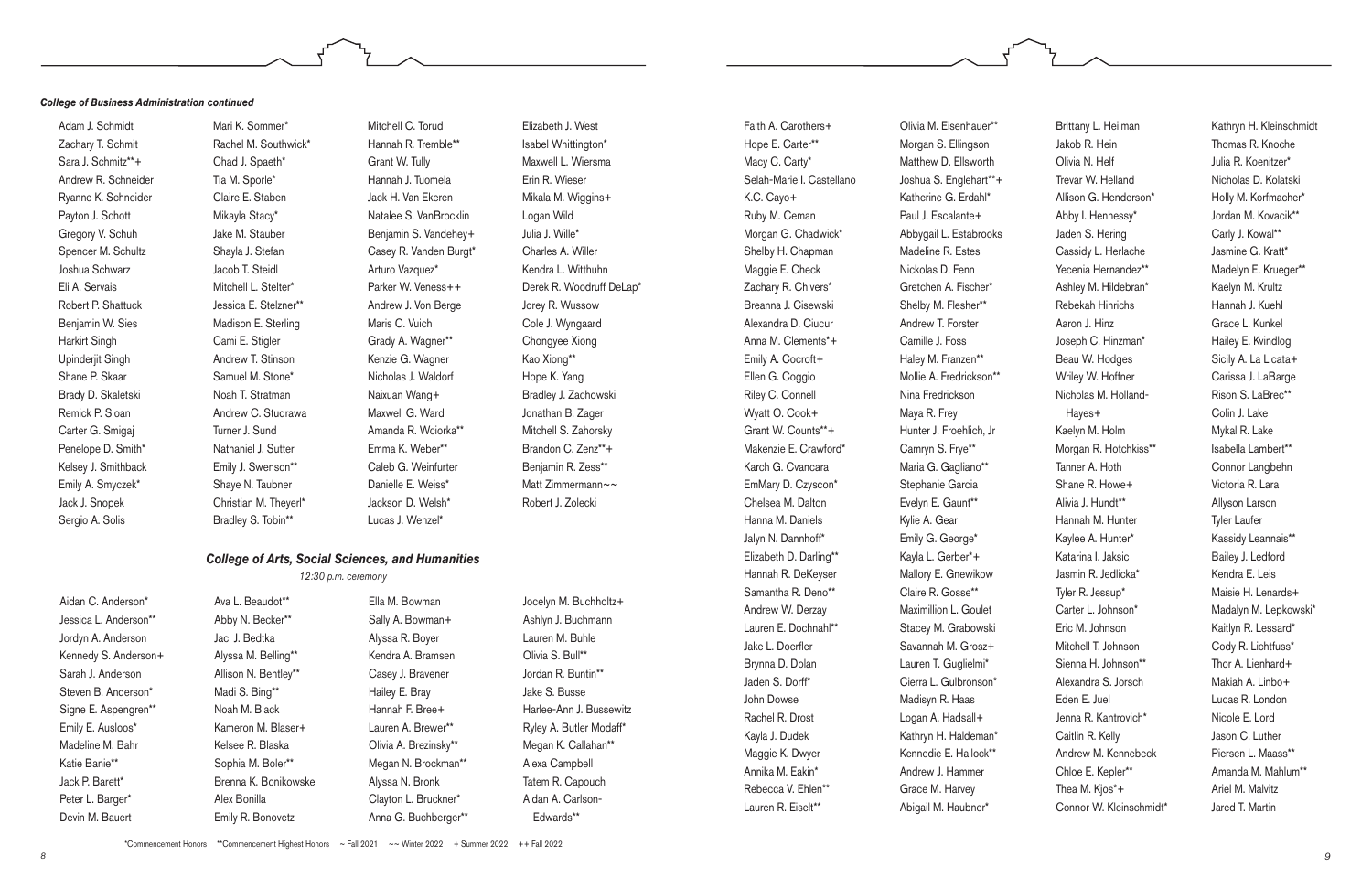Laurel R. Masters Robert T. Mattingley+ Carson J. McCorkle\* Gabrielle R. McDilda Meghan J. McFarling Grace E. McGrath\*\* Maighdlin A. McHugh\*\* Tyler D. McKibben+ Shealyn M. McMahon Reece T. Meier Cale A. Meisner Vanessa A. Mercado Alexis L. Merrick Madelyn G. Michelini\* Ronald E. Mickle\* Katelyn J. Miller\*\*+ Marissa G. Miller\* Sarah G. Mohler Wyatt N. Molling\* William F. Monk\* Bree E. Monson Noah J. Mueller\* Allison N. Murray Jacob F. Myers\* Matthew P. Nelson Morgan J. Nordbeck\*\* Cali Ogurek Corinne M. Olson++ Isabel N. Ortiz Emily K. Pashouwer\*\* Silas T. Patten Maggie E. Pegoraro\* Morgan Peters\* Sydney J. Pletan\* Marie A. Pokrandt Hailey E. Polk\*\* Ally M. Prendergast<sup>\*</sup>~ Elizabeth A. Puck\*\* Alexandra L. Pugh

Sophie L. Quelle\* Mara M. Quinn Franki L. Raatz Macayla R. Rand Abigayle L. Rasmussen Trinity N. Rausch\*\* Emily E. Reigard\* Claire C. Reynolds Kennedy J. Richards Michaela A. Richman\*\* Carly B. Richter\* Zoey N. Richter\*\* Alexia Rickard Hannah S. Riegle\* Mariah L. Riese\* Charlie B. Rindy\* Madalyn J. Ringhand Morley Roche Victoria L. Rodewald Michael J. Roenitz Bailey J. Ronnestrand\* Isabel G. Rooney Travis Ruegg+ Jacob J. Salzman Kira A. Salzman Grant D. Sandberg Breanna D. Sandstrom Ty C. Sanford\*\* Cassandra J. Schafer Karissa K. Schillinger\* Maureen Schleehauf Kaylin M. Schoen Karli A. Schreiber\* Josie R. Schrubbe Lucas Schuld\* Alexa K. Schulz Triston Seaman+ Trenton M. Sharkus+ Joel A. Shelp\*

Maija M. Sikora\* Alexis L. Simon\* Nicole L. Skroch+ Tyler S. Sloan Jordyn M. Smith+ Spencer J. Smith Jessica J. Solberg\* Andrew G. Soto Roxanne M. Spielman\*\* Erin J. Spierings\* Lauren G. Stanley\*\* Olivia A. Steffens Elisabeth Stelley\*\* Elizabeth C. Stendler+ Grace M. Stoneman Matilyn J. Strasser Ryan P. Sullivan Maria J. Suttner Dayna J. Swancutt\* Tarran O. Talbot Lily E. Teig\*\* Kama L. Tesar Nou Chee Thao Madeline E. Thoma Abigail R. Thomas Elizabeth A. Thome\*\* Annie E. Thurs\* Jenna M. Timm\*\* Elizabeth I. Titera\*\* Bailey M. Toennies Paige A. Towne+ Travis P. Tremblay Sidney J. Trotter\* Alyssa L. Underwood\*\* Calla E. Valiquette\*\* Samantha J. Van Asten Madelyn A. VanHerwynen Emily R. Veroeven\*\* Shayley C. Vesel

Phillip Vircks\* Mirra G. Vogel John Vue Sunshine Vue Kathryn M. Wagner\*\* Eryn S. Waldo Michaela R. Wallace+ Brittany A. Waller\*\* Emma L. Waller Cory T. Walloch Alexia Walz\*\* Morgan N. Warner+ Caliey M. Warren Rachel E. Way\* Amy M. Webster\*\* Abbey R. Wedwick Ryan M. Weege Tristan Welchlin Avery B. Wellens Elijah Welsh+ Elise Wember Kendall R. Wenner\* Aubrie K. Weydert\*\* Alyssa J. White Nicole H. Widowski\* Merryn L. Wier Alexander T. Wille Kaitlin E. Williams\* Emma D. Wilson Melissa L. Winter McKinley A. Wise Kailey G. Wiskus Kassidy L. Wuensch Kathleen R. Zadra Haley M. Zahratka\*\* Ashlie L. Ziegler Abby N. Zirzow Thana A. Zoske\*\*

#### *College of Arts, Social Sciences, and Humanities continued*

Colm M. Alba\* Lindsey M. Anderson\*\* Madelyn M. Anfang\* Samantha J. Annen Alicia L. Arnold Molly E. Asleson\* Maia A. Backhaus Soleil D. Barribeau\*\* Deanna M. Bayerl\* Rebecca L. Behm Sydney B. Behm Nicole L. Blagsvedt\*\* Katie R. Block\* Caleb C. Bohrer Emma K. Bratley\* Grace Brosinski Molly E. Brott\* Heather M. Buchert\* Harper R. Bucholz\* Kennedy N. Bussan\* Joshua C. Cavanaugh Kathryn O. Connors\*\* Alison J. Cook\*\* Brittney M. DeChambeau\* Greta L. Dokken\*\* Sydney E. Dorn\*\* Lauren B. Driscoll\* Maggie J. Ehlers\*\* Veronica J. Eilers\*\* Mykenzie Erstad\* Lacey A. Foate\* Karlee R. Freihammer\*\* Thomas R. Friday\*\*

Tanner J. Gadke\* Allison A. Gesteland\*\*

Abigayle R. Giese\*\* Kamilah M. Gobran\*\* Kali A. Goodwin Nickolas G. Grams Kambrie R. Haas\*\* Ashley M. Haasch\* Adam Haberman Michael D. Hennig John M. Herder Jessica H. Herkowski\* Gretchen R. Hoppe\*\* Breanne E. Huntzicker\*\* Jonathan E. Idarraga Jacob O. Iliff Megan E. Jackson\*\* Logan R. Jacobs Katherine A. Jahns\*\* Tristan E. Jenny\*\* Autumn A. Joers\* Megan L. Karrmann\*\* Alison R. Kath\*\* Nicholas A. Kielman\*\* Kira I. King Margaret R. Kohlhardt\*\* Audra R. Kollmann\* Morgan M. Kremer\* Alexia J. Kunkel\*\* Michael J. Lampman Maysa J. Larson\*\* Bailey J. Lawson\*\*~ Kendra M. Lecy\*\*

Griffin M. Lee Jade Y. Lee\* Paige E. Lewicki\*\* Olivia L. Luebke+ Mara A. Maday\*\* Molly M. Mason\*\* Maya C. Mathews\*\* Caitlin R. McReavy\*\*+ Carlisle J. Mead\*\* Hannah M. Meverden\*\* Daniel C. Miller\* Lindsay J. Miller Joshua C. Much\*\* McKenna L. Murphy\*\* Morgan C. Neubauer Tekla P. Nimmow\* Evan L. Nold\*\* Madelyn A. Pacholczak\* Sarinity M. Pendleton\*\* Philip J. Pethan\* Hannah P. Piatek\* Jada R. Pieterick\*\* Nathaniel J. Pillow\*\* Chloe A. Pilsner+ Madison E. Pittorf\* Emily R. Potocki\*\* Anna J. Radtke\*\* April L. Read Jessica L. Reginato\* Matthew K. Reinfeldt\* Paul N. Sadergaski Hannah M. Sanabria Dominic R. Schneider\*

Maya E. Severson\* Allie E. Shoman Kathlyn A. Shortess\* Alison M. Smith\* Brenden Smith Hannah E. Smith\* Perry C. Smith Lilli Soergel Emily Soltvedt\*\* Matthew Staats Nicole R. Stanislawski\*\* Megan E. Steffen\*\* Lucas B. Steffes Janelle E. Steinich\* Mariah C. Stewart\* Rebecca F. Stone\* Kelsea Storkel William G. Stormer Lindsey M. Strzyzewski\*\* Kelsey R. Taebel Allison J. Taylor\*\* Sarah B. Taylor Evert\* Grace K. Tester\* Tracy L. Thomas Logan R. Tracey\* Kendal R. Truckenmiller\*\* Timothy Tylka Zachary A. Villarreal Avery K. Wood Lauren M. Yass\*\*

## *School of Education, Professional and Continuing Education*

*12:30 p.m. ceremony*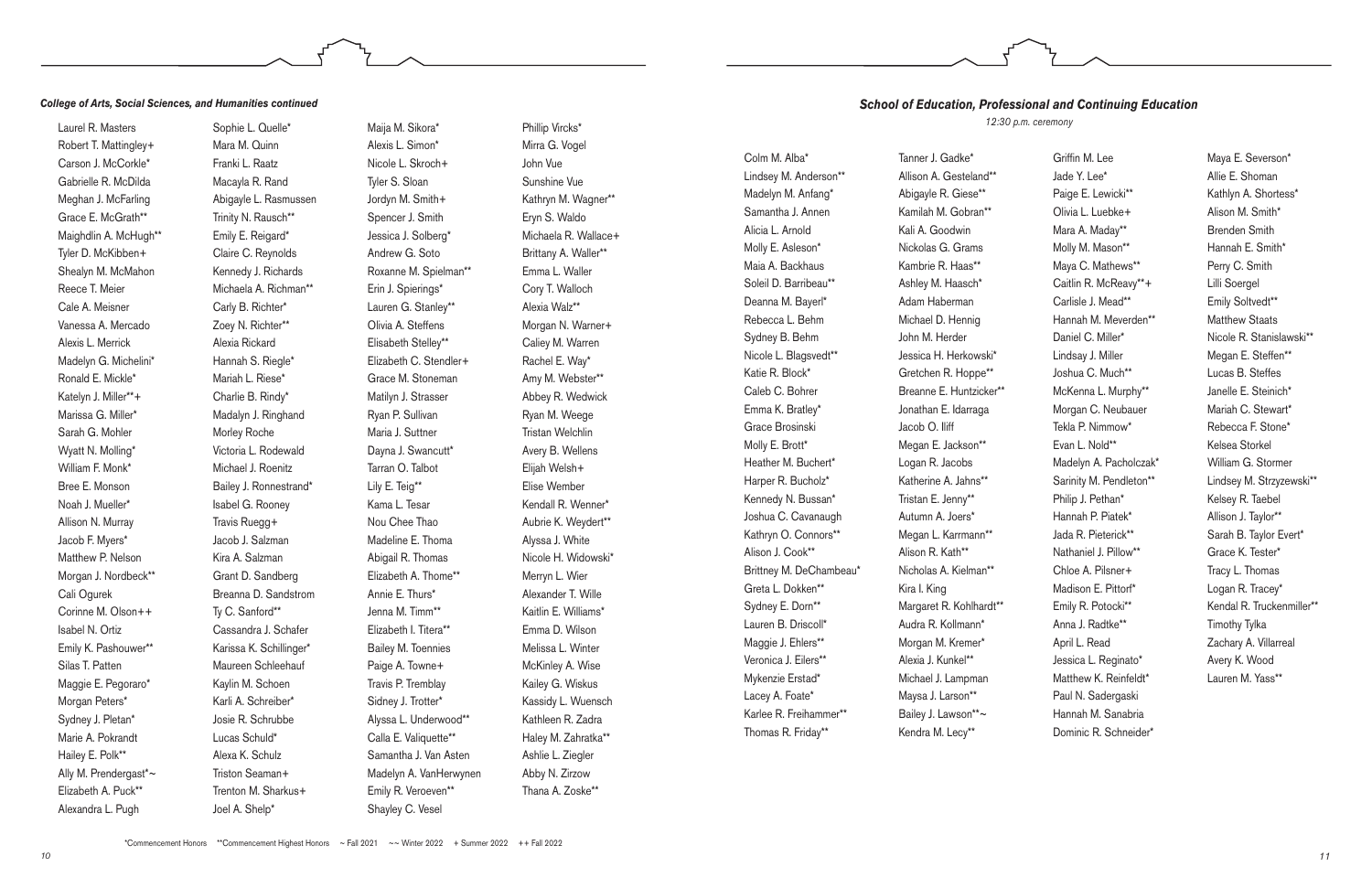Andrew C. Ericson\* Alexia L. Ernst Derek J. Ernst Sydney L. Esse Felix A. Estrella\* Camoya Evans+ Emma M. Evenson Jayme C. Ewens+ Teaera Fabian\* Kyle T. Faivre\* Mason D. Faldet\* Jordyn N. Farris Joshua K. Ferrier Rachel R. Fesenmaier+ Katie L. Feuling Danielle M. Filtz\*\* Emma M. Fischer\*\* Bergen D. Fitzgerald Chynna L. Flock\*+ Haley N. Flood\* Bryton Foate Janice M. Fonk\* Emma J. Forsthoffer+ Joseph R. Foster\*\* Tyler D. Frahm Meghan S. Fraser\* Myah C. Fraundorf\* MacKenzie Frederick\* Megan L. Friday Samuel L. Friederichs Keller L. Frinzi\*\*+ Megan C. Funk Sierra N. Furger\*\* Jaden S. Gallardo Bailey M. Galvin\*\*~ Emma M. Gamoke + Emily S. Garfoot\*\* Hailey L. Garsky\* Alexandra B. Gault\*

Harleigh M. Gearing\*+ Kyle C. Gebhardt\*+ Amy C. Geenen\*\*+ Christina N. Gibbons Adelynn M. Giesen\* Sydney M. Gilbertson Jared M. Gillmore Bryson J. Girten\* Madeline J. Glancey Tyler R. Glass Olivia A. Gloudemans+ Brett W. Gooden Marshall W. Goodrich Nicole M. Goodwin+ Jackson R. Goth\*\* Morgan A. Graf\*\*+ Rylie E. Gramann\* Ava C. Granlund Emma C. Grant\*\* Emma M. Grapentine Kira E. Greenfield\*\* Halle L. Gregorich\* Ryan Gregory\* Nicholas R. Greiner+ Caitlin Griffin\*\* Noah A. Grover Emily G. Gruenling Marissa A. Guldan\*\* Gabrielle M. Gunderson Julia A. Haarstad\*\* Mariah R. Hagen Riley M. Haleen\*+ Allison M. Hall Kylie R. Hall\* Brady H. Halverson+ Charles C. Handrick Mary L. Hanson Mia B. Hanson Griffin F. Harris\*

LaMarria W. Hawkins Peyton J. Head+ Isabella M. Hebert\* Caleb J. Hedlund Zachary J. Hedquist Trey A. Hensler\*\* Charis G. Herb Renee A. Herbst Joseph M. Herrick Alexandra M. Higgins+ Jenelle E. Higgins\*\* Cody L. Hillesheim Rebecca A. Hinz Parker J. Hoff\*\* Elizabeth A. Hoffmann\*\* Kory N. Holder Rachael A. Holle\* Andrew Holliday\* Hunter N. Holmes\* Frank M. Holter\* Benjamin D. Horzewski+ Madeline G. Howell+ Abigail A. Huset Cole Hyde Marissa A. Immerfall Kaycee M. Irwin Eli Jackson Keric L. Jackson Rebecca M. Jacobs\* Rachel E. Jeffers Emily J. Jenewein\*+ Rachel E. Jenkins Kayla A. Jensen\*\* Mackenzie G. Jensen\* Megan K. Jeranek\* Benjamin C. Johnson Corianne R. Johnson\* Erin A. Johnson\*+ Jarrett W. Johnson

Samuel R. Johnson Weston M. Johnson+ Abby L. Johnston\*\* Morgan R. Jonas\* Erica L. Jones\* Melanie J. Jones-McMillan Anna L. Jost+ Brady A. Kalal Kaylin B. Kalbacken Samantha M. Kaltz Peri Kasanders+ Kaila M. Kasten Benjamin C. Keach Madeline G. Keach\*\*+ Mallory L. Keating\*\* Grace K. Kelly Caitlyn J. Kelsey Olivia Kelsey+ Anna W. Kemper Hannah M. Ketterhagen Chinguun Khurelbaatar\* Ryan J. Kieffer+ Calvin M. Kienast Taylor G. Kindseth+ Jaden R. King Ethan E. Kinsley Tyler A. Kirchner Timothy J. Kissel\*\*+ Evangelina M. Klawitter\*+ Isaac D. Klema\*\*+ Douglas S. Klister\*\* Andrew J. Klucas+ Emily M. Knight Nathan D. Knoeck+ Cameryn Koch+ Stephen F. Koch\* Carissa M. Konop\*\* Kayne Korger Cullen C. Kortbein

Trenton G. Adams+ Travis K. Agarano Sara Albert Allison N. Alberts\*\* Vincent R. Alcala Sydney M. Ales\* Grace M. Alesci\* Lindsey N. Alger+ William T. Alt\*\* Marina H. Amato Madysen J. Amidon Bella N. Anderson Danielle M. Anderson Elise M. Anderson\*\*+ Hailey N. Anderson Hanne M. Anderson Madelyn J. Anderson Rachael C. Anderson+ Seth R. Anderson\* Grace M. Andriacchi\* Joseph F. Arbanas Brooklynn M. Arbs\*\* Tasian C. Arjes Cade J. Armstrong Selena R. Aronson+ Ni Putu Arini U. Arsana Zachary R. Asik Cole B. Asleson\* Samuel C. Bach+ Alex N. Baker\* Chase H. Balzer\*\* Andrew J. Baranowski Jessica T. Barber\*\* Kaitlyn E. Barker-Boarini+ Abigail R. Barley\*

Regan M. Barlow Katie A. Barningham John D. Barrette Emily Bartig\*\* Weston J. Bartsch\*\* Jack E. Bates\*\* Mary R. Baumgartner\*\* Vincent A. Baxter Isabella J. Beach\*\*+ Samantha Beach+ Hannah M. Bechtel Nathaniel B. Beck Ethan J. Becker Jonathan Becker\*\* Tyler A. Becker\*\* Quinlan R. Bedford Aurora I. Bergeron Faith Bergmann\* Payton C. Berkner Eric D. Berst\* Brecca T. Bettcher\*\* Kaitlynn A. Beyer Shane Blackman Andrew T. Blanker Lexie S. Blaschko\* Victoria R. Bloch Gunnar J. Block+ Zachary K. Bloemker Cade T. Bocik Greta A. Boe Chloe A. Boers Jessica P. Boerschinger\*+ Katelyn A. Bogatitus\* Joseph D. Bolduc Alexandra J. Bonesho

Alexander Bongers\*\* Lukas L. Borgwardt\*\* Madysen M. Borofka\*+ Sophie R. Bouzek Anna E. Bower\*\* Kloee R. Brabender++ Samuel V. Brill\* Jesse E. Brockman\* Samuel Brodahl Alexis K. Brooks Maxwell D. Brower Matthew W. Bruder\*\* Allison E. Bucheger Carly A. Buchholz+ Kayli A. Buchli\* Cami L. Buchmann McKenzie C. Bunch Dylan R. Bunders\* Alexis M. Burns+ Paige M. Burns Isabella G. Cain Aurelio K. Calix Zachary R. Carney Zella M. Cassar\*\* Carter A. Caya Morgan A. Cerny\*\*+ Hunter Charles\*\* Qi Chen Ezedike E. Chioma Troy G. Chmielewski+ Sarah A. Christensen Taylor N. Cichy+ Morgan L. Cina\* Conner J. Clements Jillian A. Colburn

Kindle L. Cook John D. Cornwell\*\* Carly Coulthart\*\* Rebecca L. Covey Geoffery M. Crawford Kalli J. Cress+ Sarah N. Curtin+ Isaiah W. Dahman\* Briley J. Dall Isabella M. DeAngelis Danya L. Dehnel Emma M. Del Frate\*\* Dorissa A. DeNure\*\* Jared T. Dieckman Richard G. Diedrick Samuel P. Dobie\* Colin Downs Shannon M. Doyle\*+ Evan J. Draxler\*\* Bryar M. Drexler++ Noah B. Duke\* Narisse T. Dumas+ Haley R. Dunn Elaina B. Durnen+ Ella D. Dykstra\* Taylor L. Earp + Brantley C. Eastman+ Abigail E. Edelman\*\* Abigail Ehmke Willow P. Eisfeldt\* Jessica N. Eldred Justin L. Elwood Olivia N. Endries\*\* Payton English\* Hannah S. Erdman

## *College of Science and Health*

9:30 a.m. ceremony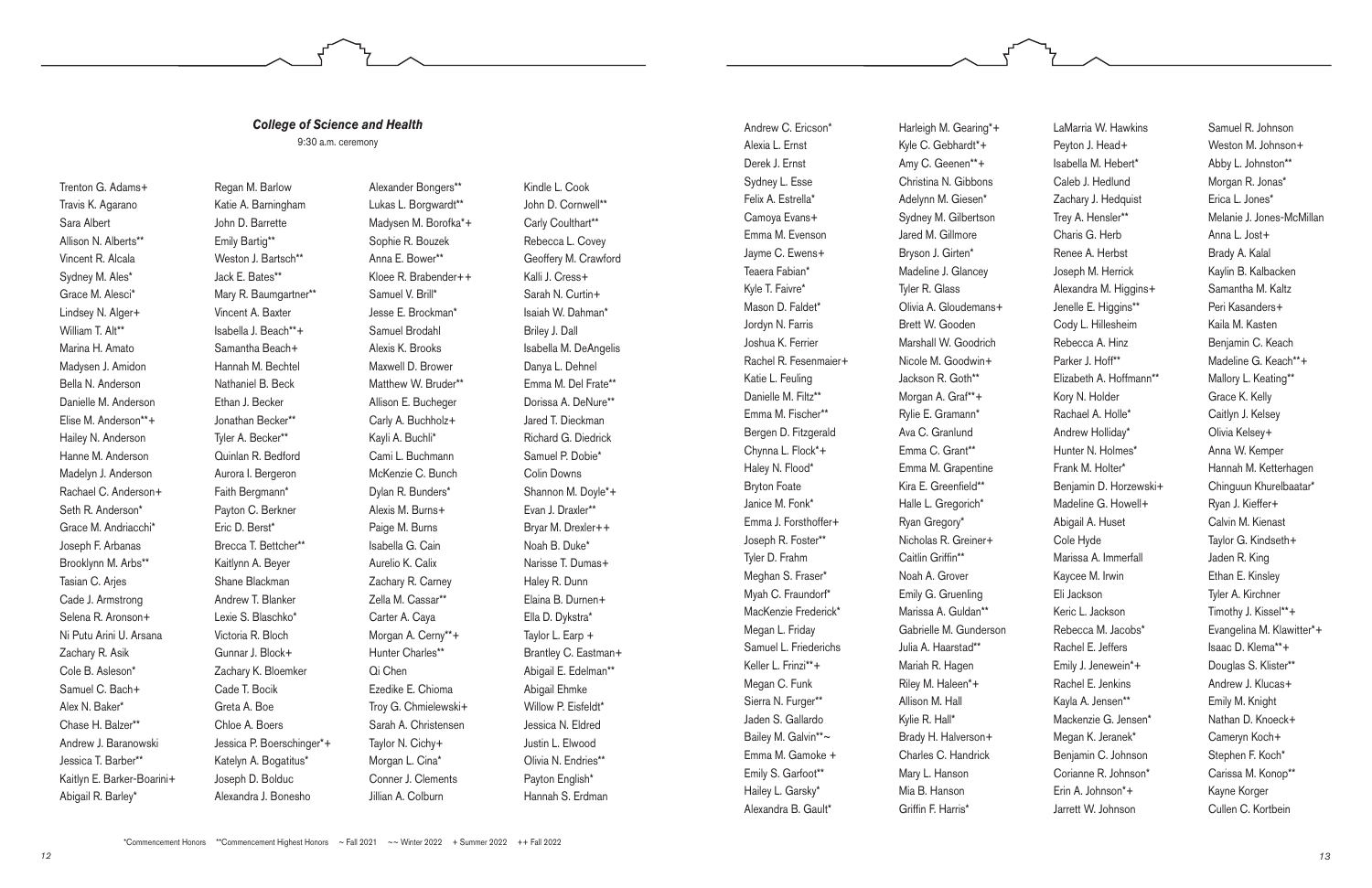Lillian R. Riederer\* Logan R. Riemer+ Maxmillian A. Riffle+ Kaitlyn R. Ripple Macie A. Riste\*\* Kathryn J. Robbins\*\* Nathan B. Rodman\*\* Kaleigh M. Roeder Cameron R. Roessler Madelyn K. Rogers\*\* Sophie K. Rogers Grace A. Rollin\*\*+ Michael A. Rouse Kelsey D. Rowland+ Lindsay M. Ruf\* Esmeralda J. Ruiz-Aguilar Jacob V. Ryan\*+ Michael Ryan Timothy M. Rykowski\* Boden N. Saikie\*\* Whitney Salamone+ Zachary J. Salem Ashley N. Salomone Cynthia N. Sanchez\* Sawyer T. Sarbacker+ Lorren R. Sauter\* Andrina B. Savor\*\* Gabrielle M. Scaffido Nicolette Schaefges Samantha S. Schalow Alexander Scharpen Arianna P. Schermetzler Maggie L. Schiessl Noelle K. Schink Bryn M. Schlender Anna E. Schmidt\* Eden R. Schneider\*+ Elijah H. Schoene

Seneca A. Schreiter\*+ Jordan K. Schuler\* Delaney M. Schultz+ Paige A. Schultz\*+ Michael J. Schumacher+ William J. Schumacher Kaleb W. Schuster\*\* Seth B. Schutzkus Jessica M. Schweninger+ Logan J. Scoville\* Benjamin J. Seaman Nicole L. Sendelbach Rachel L. Senft Cara Senn\* Marilyn G. Servent\* Alec M. Shear Sophie A. Sherry\*+ Michael J. Shields Christina B. Shipe\*\* Madison M. Shramek+ Michael S. Shumway Joseph W. Simmons Josephine G. Skalla Kristen R. Skinner Tessa R. Slaby\* Sydney A. Slack Ashley N. Smet\*\*+ Dominique R. Smith Isabel N. Smith Jakob D. Smith Ally J. Snyder\*\* Kathryn E. Sobotta\*+ Hannah L. Soczka\*\*+ Mary H. Sommers\* Sophia E. Sorenson\*\* Sophia K. Spiess\*\*+ Hannah M. Springer+ James D. Squier+

Allison M. Stader Nicholas A. Stahn\* Abigail R. Stank Aaron H. Statz Lucas J. Statz+ Kylee Stauss Evan M. Steiger\*\* Renee L. Steinbach\* Kimberly O. Steinert Kayla H. Steinmetz\*+ Alison T. Stell\*\* Ahnna M. Stelter\*\* Benjamin K. Stelter\* Kathryn Stelter Madelyn E. Stelton Emily J. Stemper Mason J. Stenzel Rylee S. Stewart\* Shelbey R. Strandberg\*\* Sean J. Suchomel+ Eva Sundquist+ Hunter J. Sutter Austin J. Swancutt Madeline S. Sweeney\* James P. Szopinski\*\* Maija J. Tanberg\* Grace E. Tarara\*\* Connor J. Tess Skyler R. Theisen\* Shelby J. Thicke\* James M. Thielke+ Amanda M. Thiers\*\* Brandon T. Thill Ashley J. Thompson Ethan J. Thompson\*\* Myah K. Tofson\*+ Kristin A. Tollefson\*\* Allison R. Tomlinson\*\*

Andrew Topolski Mathias T. Tormaschy Raffy A. Traas Sydney N. Tracey\*\* Lanie A. Trautsch Morgan L. Tresemer\* Molly C. Trettin Claire R. Trudeau\*\* Sydney J. Truehart\* Alex R. Turner\* Jennifer S. Turski\* Nicholas R. Ubert Mykenzie Vaassen\*\* Brooke E. Valencia\* Grace R. Van Guyse+ Cole J. Van Nuys\* Riley L. Vande Ven Valerie N. VanderBent\*\* Catherine E. VanLare Samantha J. Veum Mitchell Viken+ Kellie E. Vinski Nicholas A. von Heimburg\*\* Kenzie L. Von Ruden\*\*+ Noah Vranyes Alexander R. Wagner Carlie M. Walker Ella D. Wall Carli R. Wanink Cole J. Warren Carissa M. Weber Nicholas J. Weber\*\* Ethan A. Wedemayer Savannah R. Wedig+ Christopher K. Weier\* Hunter W. Weik\*\* Philip Weisbecker+ Hannah E. Weiss\*\*

Antonina C. Kortendick+ Benjamin H. Kossman\*\* Janell N. Kounelis Tonia M. Kounelis Lila R. Kozelka Sarah A. Kozenski\*\* Casey L. Krasselt\* Elizabeth L. Krell Kaytlin C. Krivich+ Abby E. Kroll\*\* Grace O. Krueger Madelyn J. Kruser Paiton J. Kujawa+ Emma A. Kupferschmidt\* Hayden E. Kupsh\* Preston R. Kussow+ Lydia R. LaCost\*+ Annikka L. Lamppa Jacob Lane\*+ Jackson G. Lang\* Amanda A. Larson Margaret J. Lass+ Jake Laukert Sarina K. Le\* Shannon R. Leary\* Houadraa Lee\*\* Rebecca J. Lee Chase D. Lehman Danielle M. Lemke Jenna C. Lennop Xiying Li Jesse E. Linsmeier\*\* Connor R. Lisowski Cole D. Little\* Thomas A. Loehner\*+ Emma L. Loewe+ Margaret C. Lombardi\* Tegan N. Loomis\*+

Jason M. Lowrey Mimi R. Lucido+ Maci Luff\* Aaron Lukes Emily J. Lyman Sydney A. MacDonald Anna M. Main\*\* Lydia A. Maleitzke Marianna M. Malin\*\*+ Emma Malooly Mason K. Malzahn Ethan R. Manhart\*\* Claire E. Mann+ James N. Manocchia Charles D. Mark\*\* Justin M. Maroney Jenna N. Marose\*+ Kaylan A. Marshall\*\* Jason S. Martin\*\* Mallory J. Martins Brandon M. Masnica Lilyanna Massman Jacob C. Maternowski+ Emily E. Mauch\* Rhiannon P. McCarty\*\* Ian E. McGowan+ Casey J. McKean\*\* Shayla L. McLain\* Conrad A. McPherson Nicholas J. McReath\*\*+ Sidney A. Meader\* Tyler J. Meixner+ Brady W. Meudt\* Camilla C. Meyer Nathan J. Meyer Samantha A. Mielke Emily L. Mihalovic Robyn Mikorski

Benjamin M. Miller\* Brandon Miller Eddie M. Miller\* Ivy L. Miller Joseph A. Miller\*\* Madeline G. Miller McKenna L. Miller Rhavyn A. Millis Allyson G. Mitchell\* Amelia M. Mitchell+ Alexandra A. Mix Jack E. Mizgalski Taylor M. Moker\*+ Allyssa R. Moser Shannon J. Mueller Rachel E. Muenchow+ Zachariah J. Mumm+ Hannah R. Nasberg\*\* Kavan Naughton\* Aidan J. Neitzel Thomas J. Nelsen\* Allyson K. Nelson\*\* Casey E. Nelson\* Jack P. Nelson+ Lilly A. Nelson\* Lindsay C. Newman+ Shannon C. Newman\* James N. Nitz\*\* Jonathan S. Noel Garrett P. Nogosek\* Lita J. Noordyk Morgan A. Noth lan T. Nowell+ Samantha M. Nussberger Brendan R. O'Donnell+ Kamden Olsen+ Abigail G. Opatik\* Olivia F. Opheim

Tyler R. Orendorff Nuria J. Ortiz McKenzie M. O'Shea Donal O'Sullivan+ Cameo R. Otto\* Meghan M. Paidar\* Anne L. Panico\*\* Amanda N. Papenfus\*+ Diego V. Parker Mackenzie M. Paszkiewicz Halle C. Pavelski\*\* Stephanie L. Peitersen\*\*+ Zachary J. Penn Josie L. Penniston+ Lauren A. Perry\*\* Cody S. Peterson\* Claire M. Pierce Erin Pierce Tristan J. Pittman Lydia M. Plechaty\*+ Bennet J. Powers Eric D. Preissner+ Matthew I. Prendergast\* Autumn J. Pretat\*+ Lauren E. Priem\*\* Emily A. Prondzinski+ Colin J. Pruzek Chandler W. Pulvermacher+ Cameron C. Pumilia Collin P. Quinn Samuel G. Racine Lizbeth Ramirez+ Ivan Ramos Carley M. Ranta Samuel C. Rasmussen\*\* Nicholas Reid\* Alex M. Ricci+

#### *College of Science and Health continued*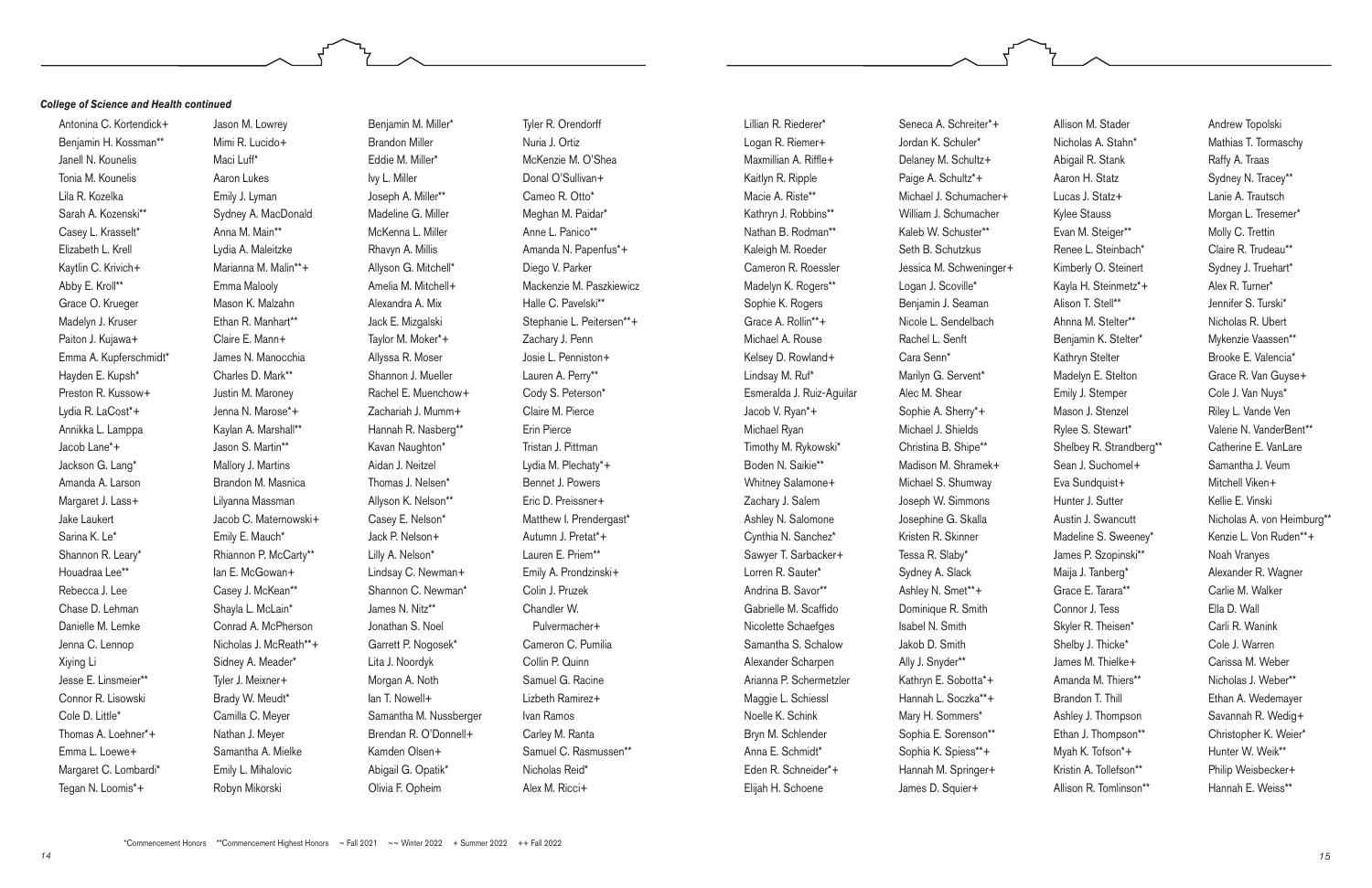Michael Weisse\* Leah J. Welch Kaci L. Wendorff Megan A. Wendt+ Tyler M. Wendt+ Daniel Weninger\* Benjamin W. Wessling Connor D. Westlake\* Ann Westra\*\* Jahsias M. White

Jake O. White

Olivia P. White Lauren J. Widas Kalli L. Wiebusch Annika Wille Bethany M. Wilms Anna L. Wingender Lauren M. Witt\*\*+ Grant Wittchow+ Evan M. Witthun

Maleah Wohletz\*\* Taylor R. Wojtysiak Rachel J. Wolfe\* Brandon M. Worachek Mai Yia Xiong Amber L. Yonke\* Madalyn P. Yont\*+ Sara M. Zamzow\*\*+ Francisco J. Zavala+ Jacob W. Zeilinger+

Hannah E. Zenkovich\* Allison A. Zillmer\*+ Lauren N. Zimmerman Jordan R. Ziolkowski+ Quinn M. Zipse\* Katie E. Zirzow\*+ Amber Zolner\* Megan H. Zumsteg

#### *College of Science and Health continued*

#### *HONORS PROGRAM CANDIDATES*

*Archaeology Department Honors* Signe E. Aspengren\*\*

Jack P. Barett\* Lauren A. Brewer\*\* Clayton L. Bruckner\* Evelyn E. Gaunt\*\* Maisie H. Lenards+ Erin J. Spierings\* Lauren G. Stanley\*\*

*Cultural Anthropology Department Honors* Madi S. Bing\*\* Anna G. Buchberger\*\* Olivia S. Bull\*\* Jenna R. Kantrovich\*

*Economics Department Honors* Hannah S. Riegle\*

*Math Department Honors* Mason D. Faldet\* Joseph A. Miller\*\*

*Microbiology Department Honors*  Faith Bergmann\* Hunter Charles\*\* Morgan L. Cina\* Kaylan A. Marshall\*\*

*Physics Department Honors* Hannah M. Bechtel Raffy A. Traas

*Political Science /Public Administration Department Honors* Cody R. Lichtfuss\* William F. Monk\* Hailey E. Polk\*\*

*Sociology Department Honors* Kassidy Leannais\*\*

*Doctor of Education*

Ida A. Balderrama-Trudell Jamarco R. Clark Ashley C. Cree Jennifer K. Duffield Justin J. Hiniker+ Andrew J. Ives Theresa M. Martin Kerri D. Mikulik Sarah Jane R. Moschenross+ Joseph Quintana Monte Stewart Katrina M. Werchouski

## *Doctor of Physical Therapy*

Alexander O. Bakken Nicole C. Bednarz Taylor Blackman Allison A. Blaser Korl C. Bomkamp Alex A. Burton Cody Carlstrom Alexandria M. Cording Ethan A. Crocker Joshua C. Damro Tia M. Demers Andrew G. Dockendorff Dayna E. Dols Jacob Dorshorst Malcolm R. Driessen Bryce O. Ertman Kyle M. Gamoke Grace E. Gaugert Stephanie L. Heathcote Taylor N. Heyes Allison K. Jahns Madeline R. Jelacic William Keane Melissa Klaeser Maechaela I. Kolpien

Michaela Larsen Kayla A. Litwin Zachary J. Mancl Mason C. McManimon-Myers Kaylee A. Miller Kristin K. Mitchell Brittany S. Moreno Kali Priest Erika J. Sesing Jessica R. Smith Molly A. Stewart Benjamin M. Thornton Mackenzie E. Torgerson Lucas J. Voie Lindsey A. Waite Sydney S. Welke Alexander H. Wilde Andrew Wilke Paj Nra Yang

#### *Education Specialist*

*School Psychology* Samantha K. Beckett Sierra L. Caine Nicholas A. Dekeyser Abigail Geis Sarah L. Griebenow Lauren M. Hendrickson Kallie E. Horton Chaselyn C. Miller Hannah Sackett Emma C. Sievers Hailey Wierzba

## *Master of Science*

*Applied Statistics* Matthew E. Allen Samuel J. Mosiman Rachel Murphy Abigayle Runge

Myles C. Thomas Xiaotong Wang Brandon M. Winder

*Athletic Training* Jerry M. Hernandez Alexandra N. Kriefski Santiago LopezConcha David T. Tarr

*Biology* Sabrina Aspenson

*Biology: Aquatic Science*  Kristina J. Pechacek Lia E. Landowski

*Biology: Cellular and Molecular Biology*  Robert P. Crowley Gaokhia V. Yang

*Biology: Environmental Science* 

Kristen N. Baranowski+ Dakota J. Villers+ Caleb J. Williams

#### *Biology: Nurse Anesthesia*

Taylor R. Burgart Sandra T. Carroll Benjamin M. Clausen Molly R. Ide Michael L. Luebke Hailee E. McNamara Matthew R. Peterson Connor A. Pluym Anna C. Robertson Chelsea Schecklman Justin E. Utley Adam Vinz

*Clinical Exercise Physiology* Dominique M. Peckumn

## *GRADUATE DEGREE CANDIDATES*

3:30 p.m. ceremony

Hamud was full of life, charming, and very friendly. His smile was contagious and had a way of making others smile. He graduated from Madison Area Technical College before transferring to UWL where he majored in Psychology with a minor in Racial and Ethnic Studies.

Hamud cared about helping others and giving back to his community. He will be remembered for his personality, his smile, and ambition.

Thank you for honoring Hamud in this way.

*- Hamud's friends and family*

#### *POSTHUMOUS DEGREE RECIPIENT Hamud Faal*

*December 2, 1996 - March 17, 2022*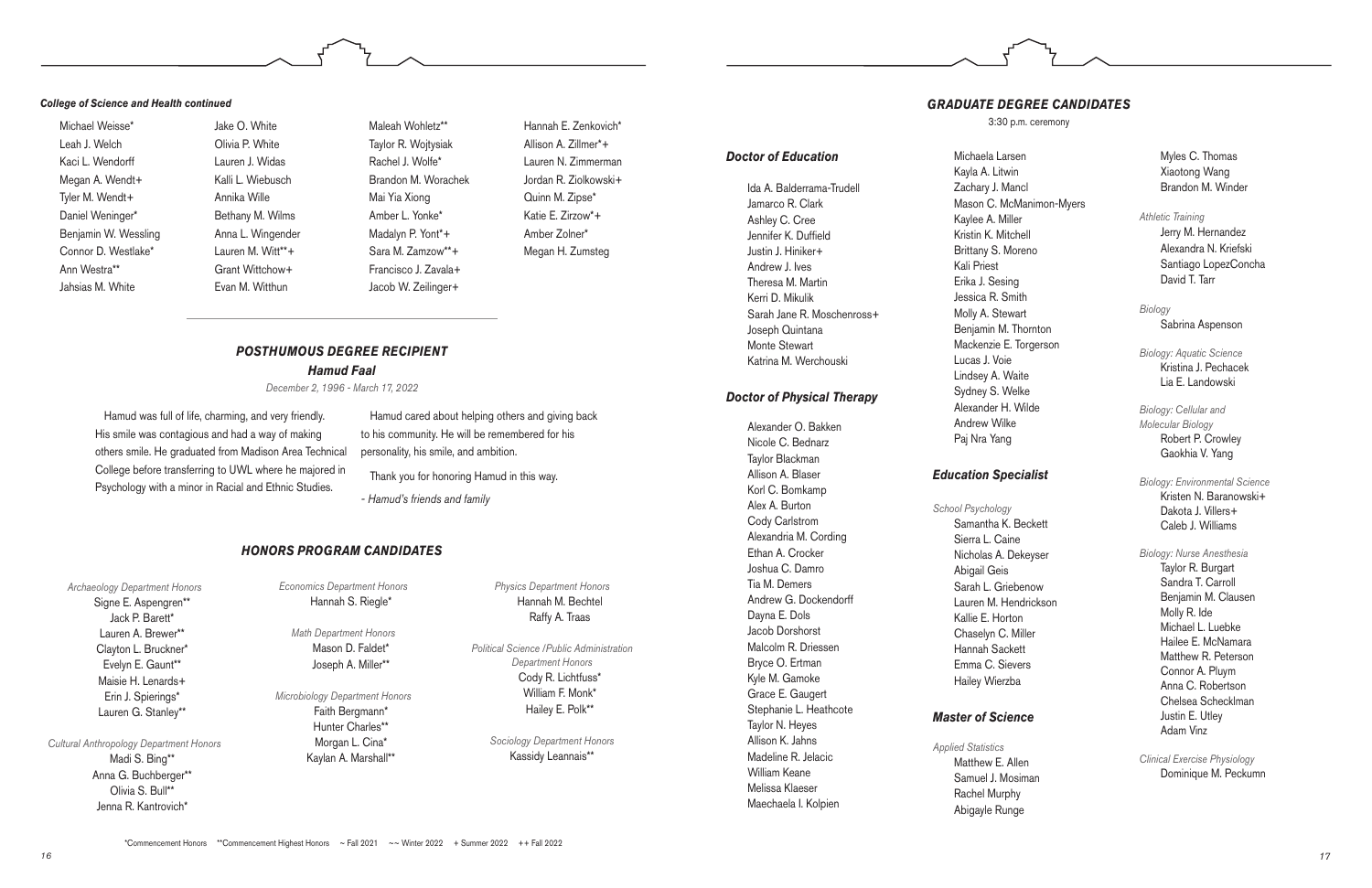#### *Data Science*

Julie A. Bazalewski Joshua M. Bellinger Brian Bornhorst Joshua M. Clark+ Sergio D. Davila Steven Ebmeyer Eric W. Engholdt Christopher Flach Jared W. Fread Dheeraj Gahtori Patrick Gorman+ Kara L. Hines Joshua L. Jarvey+ Cole J. Kline+ Suriya P. Mohan Matthew W. Peterson Victor Jayaseelan Savarimuthu, Sr

*Exercise and Sport Science: Physical Education Teaching* Taylor Ainslie+ Konrad P. Ernst Christina Gonzalez+ Megan Lund Julia May+ Jennifer Sierra+ Gabrielle R. Strittmater Dana Tolle+

#### *Healthcare Administration*

Jonathan W. Blake Cherise N. Carter Patricia J. Griffith Hayli Russell+ Annie L. Schwister Jennifer N. Spick Maggie R. Sturm Lynn Y. Wang

#### *Microbiology*

Michelle A. Malysa Colin McAllister

Francesca Scala+ Andrew R. Wells Karly Yablonski

*Microbiology: Clinical Microbiology* Carissa J. Ahrenhoerster Edward Bernas Abigail R. Multerer

*Occupational Therapy* Olivia H. Beaudry

## *Physician Assistant Studies* Austin R. Bol Colin M. Broderick Kirsten M. Bucher

Makenzie L. Dejno Courtney Ford Jessica M. Gartner Madeline Grimm Anna E. Harris Emily S. Jaeger Michelle M. Kienow Elise A. Kreger Nicole L. Lankey Elizabeth M. Lawler Kaitlin M. Meyer Anne E. Michaelson Krista A. Moran Rebecca Pishchik Aaron D. Reineking Logan C. Renfert Allison Riemersma Kadence E. Ruemmele Hannah H. Schreiner Kelli Sorge Morgan A. Stutelberg Gabriel L. Tudahl Katerina N. Vetter Garrett J. Wickman Kevyn A. Wollenberg

*Recreation Management* John E. Dahl Nick A. Daye+ Justin Ruhberg Katherine A. Thompson+ Benjamin H. Wittig Tai-Shan Zen

*Recreation Management: Professional Development* Kimberly J. Barton Sandie M. Gilmer Ashtyn S. Held+ Heather Hudak Sierra M. Jannusch Alison M. Mayer

#### *Therapeutic Recreation* Emily Ausman Heidi N. Baughman Emma J. Dodson Annika M. Edmundson Elizabeth A. Folz Amy B. Jeranek Paige Pawlak Kailee Simon

#### *Master of Software Engineering*

Peter Aloisi Carter J. Goodwin Markus H. Hutnik Austin J. Klum John R. Lanska+ Isaac Lock Connor Ludwigson Daniel A. Pierce Derek K. Stoner Christian Strauss

#### *GRADUATE DEGREE CANDIDATES*

#### *Master of Science in Education*

*Reading Specialist Shelby R. Langrehr Teeka R. Stafford*

*Reading Teacher*  Kylee Crooks~ Elizabeth R. Ebert~ Lauren Fugh~ Elisabeth A. Grams~ Emily C. Jaskowiak~ Megan R. Kalish~ Brittany N. Kuderer~ Jennifer L. Perz~ Ashley Straubhaar~ Rachel A. Zajac~

*Reading Teacher/Specialist*  Ashley K. Hanson Heather L. Matherne Renee A. Wolfe-Roth

## *School Psychology*  Amanda Bach Rachel M. Frank Carissa A. Hemb Kelly Hinden Kayla K. Larson Shayde A. McKay Destiny A. Miller Claire L. Schecklman Kate E. Sorebo Sarina Watson

Zachary T. Noethe Wolford

- 
- 
- 

*Student Affairs Administration in Higher Education* 

Camdon L. Anderson

Samantha Arcement Robyn Beahm Sophia B. DePalma Hannah C. Ganzel Margaret G. Henning Samantha M. Herrick+ Christine E. Kelling

Kassandra J. Krueger Ashley M. Luebeck+ Leah M. Mellas Melissa N. Mossinghoff Cierra N. Neitzel Kayla M. Neumueller Katelyn E. Pearson Blake C. Pogrant Amanda Reichenberger Jessica A. Resst Elizabeth M. Roy Carter E. Rush Hailey R. Sieber Kylie R. Sievers Emily N. Summers Kathryn B. Suwa+ Courtney A. Warax Amanda K. Wesche

## **2022 GRADUATE ACADEMIC ACHIEVEMENT AWARDS**

- 
- 
- 
- 

Nicole Bednarz - Doctor of Physical Therapy Justin Schueller - Master of Science in Biology: Aquatic Science Athira Kaivelikkal - Master of Software Engineering Ashley Hanson - Master of Science in Education: Reading Teacher/ Specialist Robyn Beahm - Master of Science in Education in Student Affairs Administration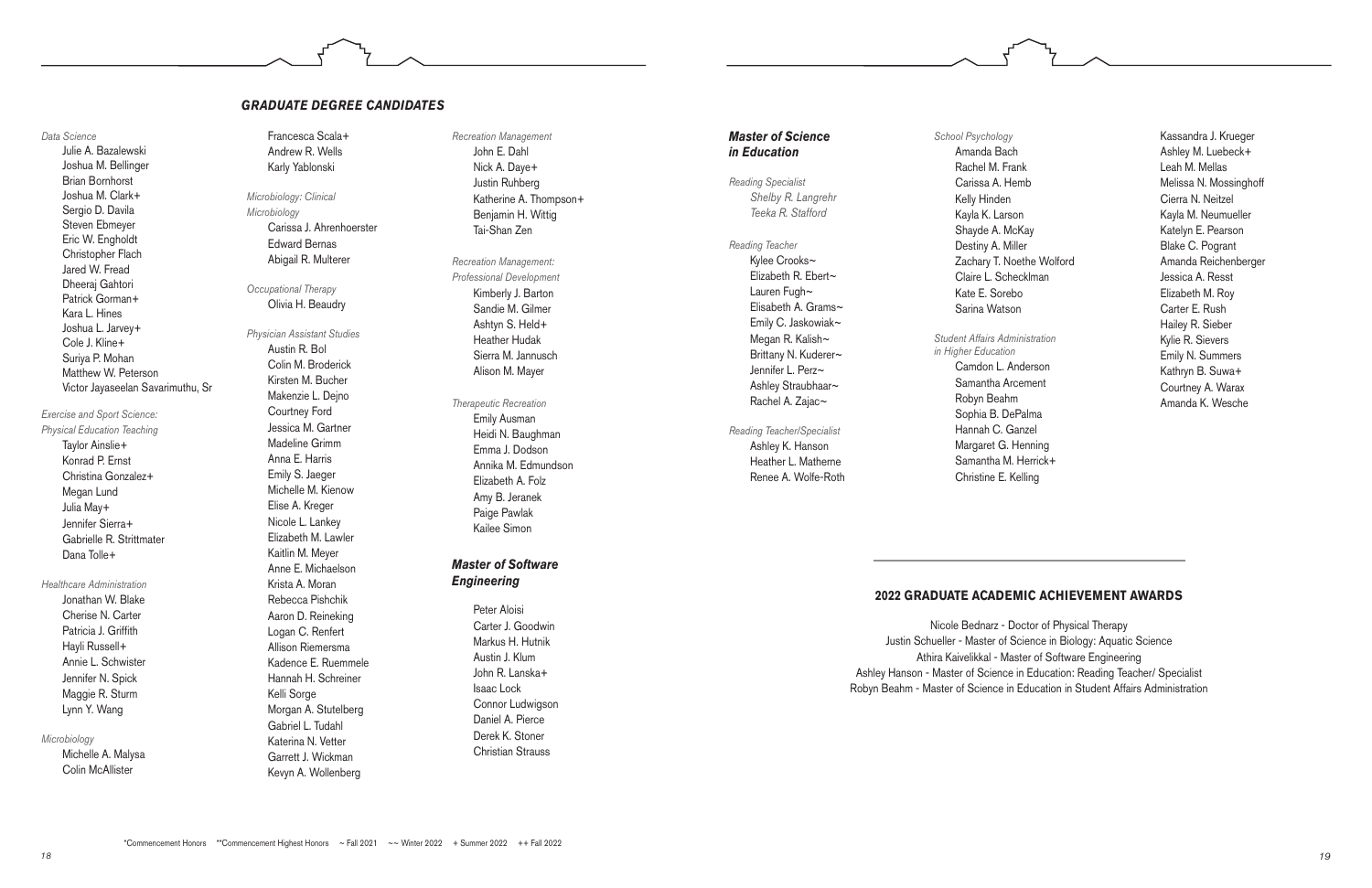- Kayla Larson Mental Health: The Impact of Teachers' Attitu *on Referrals*
- Shayde McKay *Instructional Practices that Enhance Early*  Childhood Teacher Self-Efficacy
- Destiny Miller  *Teachers' Practice: Are We Fostering Self-Determination in the Classroom?*
- Zachary Noethe Wolford *The Role of Adversity and Positive Childhood Experiences*
- Claire Schecklman Suicide Intervention: School Psycholog Self-Efficacy to Make a Difference
- Katie Sorebo *Mental Health Stigma Reduction Toolkit Implementation and Effectiveness*

#### **COLLEGE OF SCIENCE AND HEALTH**

#### **Doctor of Physical Therapy**

Samuel Mosiman - Comparison of Predicted Benefit Using Clin versus Observed Benefit in a US Registry of Stage *ER Positive HER2 Negative High Oncotype Dx RS Breast Cancer*

- Nicole Bednarz The Influence of Step-Down Technique on *Lower Extremity Mechanics During Curb Descent*
- Tia Demers The Influence of Step-Down Technique on Low *Extremity Mechanics During Curb Descent*
- Bryce Ertman Offloading Effects on Impact Forces and *Patellofemoral Joint Loading During Running in Females*
- Melissa Klaesser *Effects of Running Velocity on Achilles Tendon Loading*
- Molly Stewart Neuromuscular Training Programs Predomin *Include Instructions that Promote an Internal Focus*
- Lucas Voie Effects of Running Velocity on Achilles Tendon Loa Lindsey Waite *- Neuromuscular Training Programs*
- *Predominantly Include Instructions that Promote an Internal Focus*

- Jerry Hernandez Is Change in Hip Range of Motion Through a Baseball Season Associated with Development of Injur *in Baseball Players?*
- Alexandra Kriefski  *The Effects on Dynamic Postural Stability Following Cryotherapy in Athletes*
- Santiago LopezConcha *Blood Flow Restriction Training in Clinical Musculoskeletal Rehabilitation: A Systematic Review Update*
- David Tarr Can Shifting Focus of Attention Change the Wa *You Run?*

Lia E. Landowski - Community Composition and Regeneration *in the Upper Mississippi River Floodplain Forest*

#### **Master of Science in Applied Statistics**

#### **Master of Science in Athletic Training**

#### **Master of Science in Biology**

#### **COLLEGE OF ARTS, SOCIAL SCIENCES, & HUMANITIES**

#### **Doctor of Education - Student Affairs Administration and Leadership**

- Ida Balderrama-Trudell  *Self-Care, Wellbeing, and Mentoring Related to Transitions: Experiences of Womxn of Color in Student Affairs*
- Jamarco Clark *"Where is the Support?": Black Men Student Affairs Professionals' Experiences with Secondary Trauma*
- Ashley Cree *Empowerment of Women Military Spouses in Higher Education Pursuits: A Narrative Inquiry*
- Jennifer K. Duffield "Finding Calm in the Chaos": The Influence *of Yoga Practice on the Professional Experiences of Student Affairs Mothers*
- Justin Hiniker *College-Choice Factors of First-Generation Students with Disabilities.*
- Andrew James Ives *Queering Connection, Access, and Identity: Exploring the Lived Experiences of Queer, Mad, Mentally Ill, Neurodivergent, and Disabled Students in Higher Education*
- Kerri Mikulik *Inequities in Dual Credit Enrollment: How Dual Credit Enrollment and Weighted GPAs Impact College Access through the Texas Top Ten Percent Policy*
- Joseph A. Quintana *Adult Online Learners and Their Learning Spaces: A Phenomenological Inquiry*
- Monte Stewart *How First-Generation Rural Student Veterans Navigate Academic Environments in Higher Education*
- Katrina M. Werchouski *Mii O'No Gidibaajimowininaanan (These Are Our Stories): Raising the Voices and Experiences of Indigenous Students in Higher Education*

#### **Master of Science in Education – Student Affairs Administration in Higher Education**

- Camdon L. Anderson *What's in a Name: The Erasure of Trans Name Identity in Higher Education*
- Samantha Arcement *The Soft Side of STEM: Building Successful Doctoral Student-Faculty Advising Relationships*
- Robyn M. Beahm *Peer-to-Peer mentoring: Supporting Nontraditional Adult Learners*
- Sophia B. DePalma *Mandatory Diversity Courses for First-Year Automotive Students: Diversity Course Design, Curriculum, and Training*
- Hannah C. Ganzel *Campus Climate Survey for Disabled Students: Assessing Student Belonging, Intersectional Identities, and Self-Advocacy at Tulane University*
- Margaret G. Henning *Discrimination and the American Context: How International Students Navigate U.S. Institutions*
- Samantha M. Herrick *Sexual Assault Victims Deserve Better: A Restorative Justice Approach to Supporting Reporters* Christine E. Kelling *- Improving Outcomes of African American College Men at Two-Year Institutions*

#### *Graduate Dissertation, Thesis, and Project Titles*

| des         | <b>Master of Science in Biology - Aquatic Sciences</b><br>Kristina Pechacek - Brook Trout as Affected by Interspecific<br>Competition with Non-native Brown Trout in Southwest<br>Driftless Region of Wisconsin    |
|-------------|--------------------------------------------------------------------------------------------------------------------------------------------------------------------------------------------------------------------|
| е           | <b>Master of Science in Biology -</b><br><b>Environmental Sciences</b>                                                                                                                                             |
| gists'      | Kristen Baranowski - Foraging Habitat of Breeding Flammulated<br>Owls (Psiloscops flammeolus) in the Wasatch Mountain                                                                                              |
|             | Range<br>Caleb Williams - Investigating Floodplain Forest Succession in<br>Restored Habitat on the Upper Mississippi River                                                                                         |
|             | Master of Science in Biology - Nurse Anesthesia<br>Taylor Burgart - Evaluation of Multidisciplinary Simulation for<br><b>Operating Room Personnel</b>                                                              |
| ver         | Sandy Carroll - Programmed Intermittent Epidural Bolus for<br>Analgesia During Labor<br>Benjamin Clausen - Administration of Intraoperative Precidex<br>to Improve Postoperative Outcomes                          |
|             | Molly Ide - Non-Invasive Positive Pressure Ventilation During<br><b>Endoscopy Procedures</b><br>Michael Luebke - Anesthesia Procedural Guidelines for                                                              |
| nantly      | Neuro-spine Surgeries<br>Hailee McNamara - Evaluation of Multidisciplinary Simulation                                                                                                                              |
| ading       | for Operating Room Personnel<br>Matthew Peterson - Importance of Multimedia Education in<br>Anesthesia: Difficult Airway Cart                                                                                      |
|             | Connor Pluym - Administration of Intraoperative Precidex to<br>Improve Postoperative Outcomes                                                                                                                      |
| RS          | Anna Robertson - Non-Invasive Positive Pressure Ventilation<br><b>During Endoscopy Procedures</b>                                                                                                                  |
| I<br>st     | Chelsea ScheckIman - Pilot Preoperative Education Video<br>for Pediatric Patients                                                                                                                                  |
|             | Justin Utley - Importance of Multimedia Education in<br>Anesthesia: Difficult Airway Cart                                                                                                                          |
| <i>hout</i> | Adam Vinz - Anesthesia Procedural Guidelines for Neuro-<br>Spine Surgeries                                                                                                                                         |
| ries        |                                                                                                                                                                                                                    |
| ty          | <b>Master of Science in Data Science</b><br>Julie Bazalewski - Customer Prediction and Segmentation<br>through Data Mining and Machine Learning to Recommend<br>Business Strategies for a Small Law Firm           |
|             | Joshua Bellinger - Using Recommender Systems to Increase<br>Sales to Rewards Program Members                                                                                                                       |
| ìУ          | Brian Bornhorst - Non-Employee Population Analysis<br>Sergio Davila - Exploring the Effects of Advanced Driver Assist<br>Systems (ADAS) on Model Accuracy and Profitability                                        |
| ion         | Steven Ebmeyer - Data to Improve Automotive Reliability and<br><b>Traffic Safety</b><br>Eric Engholdt - Exploring How Advanced Analytics from Data<br>Science Can Enhance a Health Actuary's Toolkit, a Case Study |
|             |                                                                                                                                                                                                                    |

- Kassandra Krueger  *Improving Faculty Advising at UW-La Crosse to Increase Retention and Graduation Rates for Students of Color*
- Ashley Luebeck *Equitable and Inclusionary Academic Advising Practices*
- Leah M. Mellas *Retention of GED Earners in the University of Wisconsin System: The UWGEA Program*
- *Melissa N. dS. Mossinghoff Bringing Community to Campus: Strategies for the Persistence of American Indian and Alaska Native Students at Fort Lewis College*
- Cierra N. Neitzel  *Implementation of Restorative Justice at the University of Wisconsin-La Crosse*
- Kayla M. Neumueller *Mental Health Literacy Program for Blackhawk Technical College*
- Katelyn E. Pearson *The Career Development Initiative for First-Generation Students' Success*
- Blake C. Pogrant *Supporting Adult Learners to Degree Completion*
- Amanda Reichenberger *Learning to Keep Students: Persistence of Low-Income First-Generation Students at*  Small Private For-Profit Institutions
- Jessica A. Resst *Utilizing the Strengths of First-Generation Students Through a Living Learning Community*
- Elizabeth M. Roy *Low Income College Students: Socioeconomic Status and its Impact on Persistence*
- Carter E. Rush *Engaging and Educating Students on Voter Participation*
- Hailey R. Sieber *Communication: Making Sense of Higher Education's Language for First-Generation Students*
- Kylie R. Sievers *The Safety Is On: Police on College Campuses*
- Emily N. Summers  *Advising for Equity: Supporting Racially Minoritized Students at the University of Wisconsin-Eau Claire*
- Kathryn B. Suwa *Exploring Student-Centered Learning at Nigerian Public Higher Education Institutions*
- Courtney A. Warax *The Stryker Program: Improving Academic Support for Transfer Students After Transition*
- Amanda Kate Wesche *Building a Multifaith Campus: Creating Space for Religious Minority Students at a Public University*

#### **Master of Science in Education - School Psychology Educational Specialists**

Amanda Bach *- Multicultural Competence: The Doorway to Equitable Practices*

Rachel Frank *- Fixing the Bridge: UDL and Academic Achievement*

- Carissa Hemb *Placing Bias in the Back Seat: Teacher Subjectivity on Discipline*
- Kelly Hinden *Professional Development: Fostering Teacher*  Self-Efficacy and Relationships Through Coaching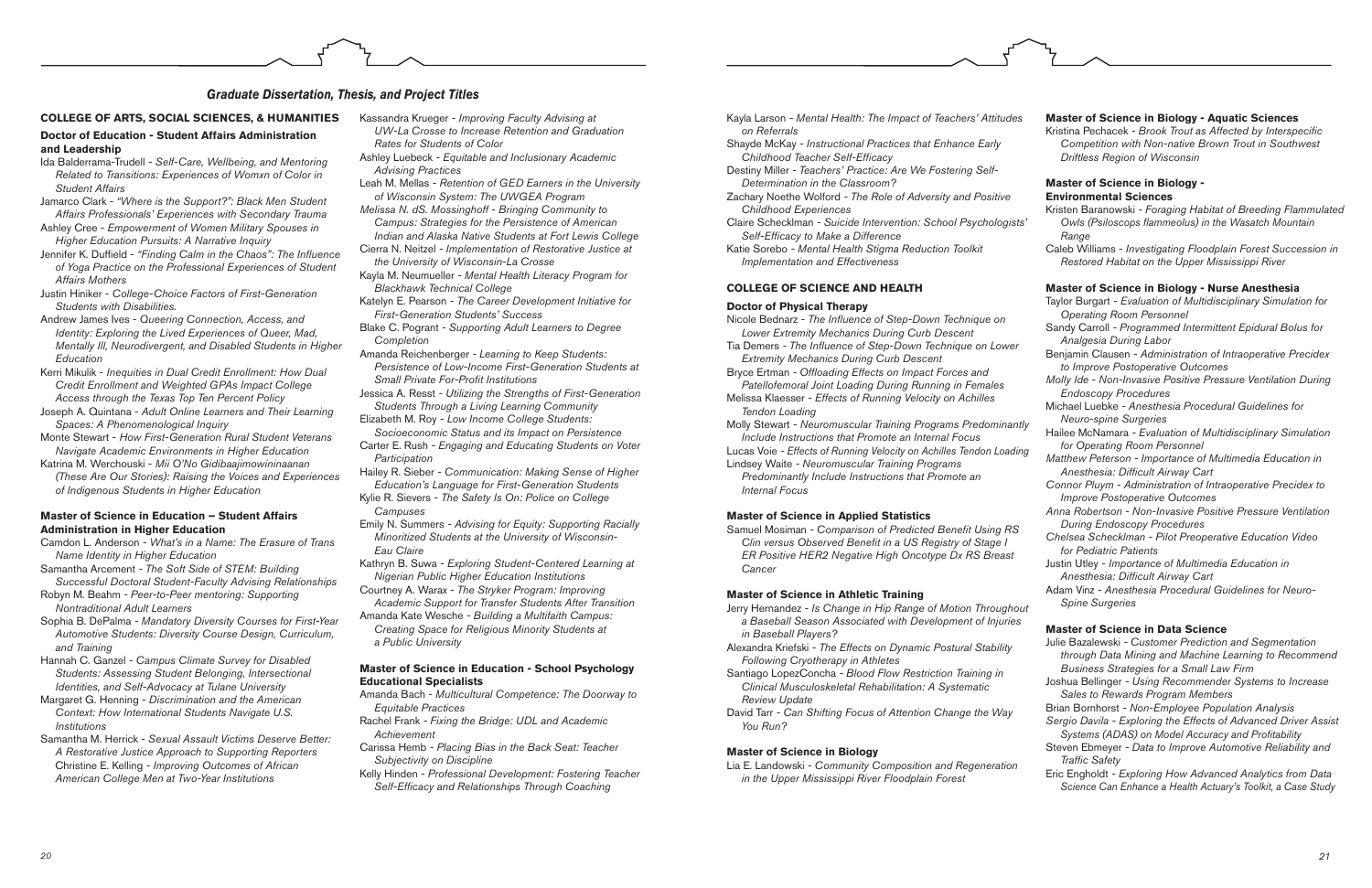Christopher Flach *- Exploring the Demographic and Socioeconomic Factors Related to COVID-19 Cases/ Deaths for Citizens of the United States of America* Jared Fread *- Evaluating NBA Players Based on Player* 

*Movement Data* Dheeraj Gahtori *- Twitter Trend and Sentiment Analysis by* 

*Location*

Kara Hines *- Exploration of Machine Learning in Neuroimaging*  and Significant Applications within the Field of Medicine Suriya Mohan *- Detect and Classify Tumors in Breast* 

*Ultrasound Images Using Deep Learning Models*

Matthew Peterson *- Exploring Social Network Architectures to Optimize Organizational Advertising Campaigns*

Victor Savarimuthu *- Propensity Model for an Attached Product*

#### **Master of Science in Microbiology**

Michelle Malysa *- Development of Antiviral Edible Films Against Tulane Virus, a Human Norovirus Surrogate, For Use on Strawberries*

Colin McAllister *- Myxococcus xanthus and the NMPRSTU System as a Model for Bacterial Two-Component Systems*

Andrew Wells *- How the Addition of Oil and a Surfactant to*  the La Crosse River Marsh Influences Bacterial Community *Composition and Function*

#### **Master of Science in Microbiology - Clinical Microbiology**

Cara Ahrenhoerster *- Assessing the Importance of Ubiquitination in Regulation of Nuclear Transit of HPIV3 Matrix Protein*

#### **Master of Science in Physical Education Teaching**

Taylor Ainslie *- Effective Teaching Strategies for Adapted Physical Education Transition Programs: A Case Study* Konrad P. Ernst *- Fit 4 Life: A High School Fitness Based* 

*Physical Education Curriculum* Christina Gonzalez *- At Home Physical Activity Guide for Parents of Preschool Aged Children with Cognitive* 

*Disabilities*

Megan Lund *- Social and Emotional Learning Outcomes of K–12 Students in an Adventure Education Unit*

Julia May *- Working Toward a Common Goal: A Case Study within a Universal Design for Learning Adventure Education Class*

Jennifer Sierra *- Parent Goals for School-Sponsored Adapted Sport Participation for Students with Disabilities*

Gabrielle Strittmater *- Perceptions of Resilience: An Exploration into the Impact of Perceived and Actual Risk*

Dana Tolle *- Providing an Interactive Guide for Parents and Educators to Teach Children with Autism Water Safety and Aquatics Skills*

#### **Master of Software Engineering**

Peter L. Aloisi - Migrating a Social Robot Verification Tool to a *Web App*

Carter Goodwin *- An Android App for Detecting Sleep and Pausing Media*

Markus H. Hutnik *- A Web Application for News Article Analysis*

John R. Lanska *- Stamina Management in 2D Soccer Simulation*

Isaac Lock *- Track and Field Meet Companion*

**Master of Science in Recreation Management**

John Dahl *- Pop-Up CPR Program*

#### **Master of Science in Recreation Management - Professional Development**

Kimberly Barton *- Recreation and Inclusion for All* 

Sandie Gilmer *- Challenging the Status Quo: Equity, Inclusion, and Diversity in Public Recreation*

Danielle Gross *- Generating a Scholarship Program: Bringing Financial Equity to Recreation*

Laura Hoberg *- Funding Capital Projects for the City of Winona Park & Rec: Strategies for Capitalizing on Public Support* 

Heather Hudak *- Bibliotherapy Program Proposition for the Vaughn Public Library*

Sierra Jannusch *- Older Adults Lacking Participation in Recreation and Leisure* 

Alison Mayer *- Developing E.P.I.C. (Empowered, Principled, Imaginative, Creative) Youth: Designing Program Curriculum*

Katelyn Meyer *- Expanding Inclusive and Accessible Recreation in Shakopee, Minnesota*

#### **Master of Science in Therapeutic Recreation**

Emily Ausman *- Oasis: An Evidence-Based Curriculum for Pain Management through Relaxation Techniques in Hospice Residents*

Heidi Baughman *- Sprouting Connection: An Evidence-Based Curriculum for Older Adults to Increase Social Connectedness* 

Annika Edmundson *- Art of Resilience: An Evidence-Based Curriculum for Older Adults in Skilled Nursing Facilities*

Elizabeth Folz *- BOOM! Whacky Music: An Evidence-Based Curriculum for Families with Children with Developmental Disabilities* 

Amy Jeranek *- Every Mind Matters: An Evidence-Based Curriculum for Coping Skill Development in an Inpatient Psychiatric Setting*

Paige Pawlak *- Discover Sled Hockey*

Kailee Simon *- The Toolbox That Makes S.E.N.S.E*

#### *Graduate Dissertation, Thesis, and Project Titles continued*

#### **SCHOOL OF EDUCATION, PROFESSIONAL & CONTINUING EDUCATION**

#### **Master of Science in Education - Reading Specialist**

Shelby Langrehr *- The Effects of Phonemic Awareness Instruction on Students' Reading Outcomes*

Teeka Stafford *- The Effects of Whole Brain Teaching on Student Engagement and Achievement*

#### **Master of Science in Education - Reading Teacher**

Kylee Crooks *- The Effects of E-Reading on Kindergarten Students' Stamina*

Elizabeth Ebert *- Effective Instructional Strategies for Teaching High Frequency Irregular Words with Young Readers*

Lauren Fugh *- The Effects of Conferring within Writing Instruction on Students' Writing Quality, Motivation, and Identity in a Fourth Grade Classroom*

Elisabeth Grams *- The Effects of Tier I Gross and Fine Motor Skills Instruction on Student Writing at the Kindergarten Level*

Emily Jaskowiak *- How Do Teacher Read-Alouds Affect Reading Enjoyment and Comprehension in Third Grade Students?*



- Megan Kalish *The Effects of Interest-Based, Non-Leveled Reading Groups on Reading Comprehension and Reading Motivation*
- Brittany Kuderer *The Effects of Technology on Second Grade Students' Independent Reading Motivation and Comprehension*
- Jennifer Perz *The Impacts of Poetry Instruction on Phonemic Awareness in the Second Grade Classroom*
- Ashley Straubhaar *The Effects of Using Poetry with Phonics on Third Grade Reading Fluency*
- Renee Wolfe-Roth *Flipping the Lesson Structure: The Impact of Teaching Reading*
- Rachel Zajac *Representative Children's Literature and Self-Identity as Readers and Writers*

#### **Master of Science in Education - Reading Teacher/ Reading Specialist**

Ashley Hanson *- The Effects of Family Involvement on Student Outcomes in Reading Intervention at the Elementary Level* Heather Matherne *- The Effects of Phonemic Awareness* 

*Instruction on Second Grade Students' Reading Fluency*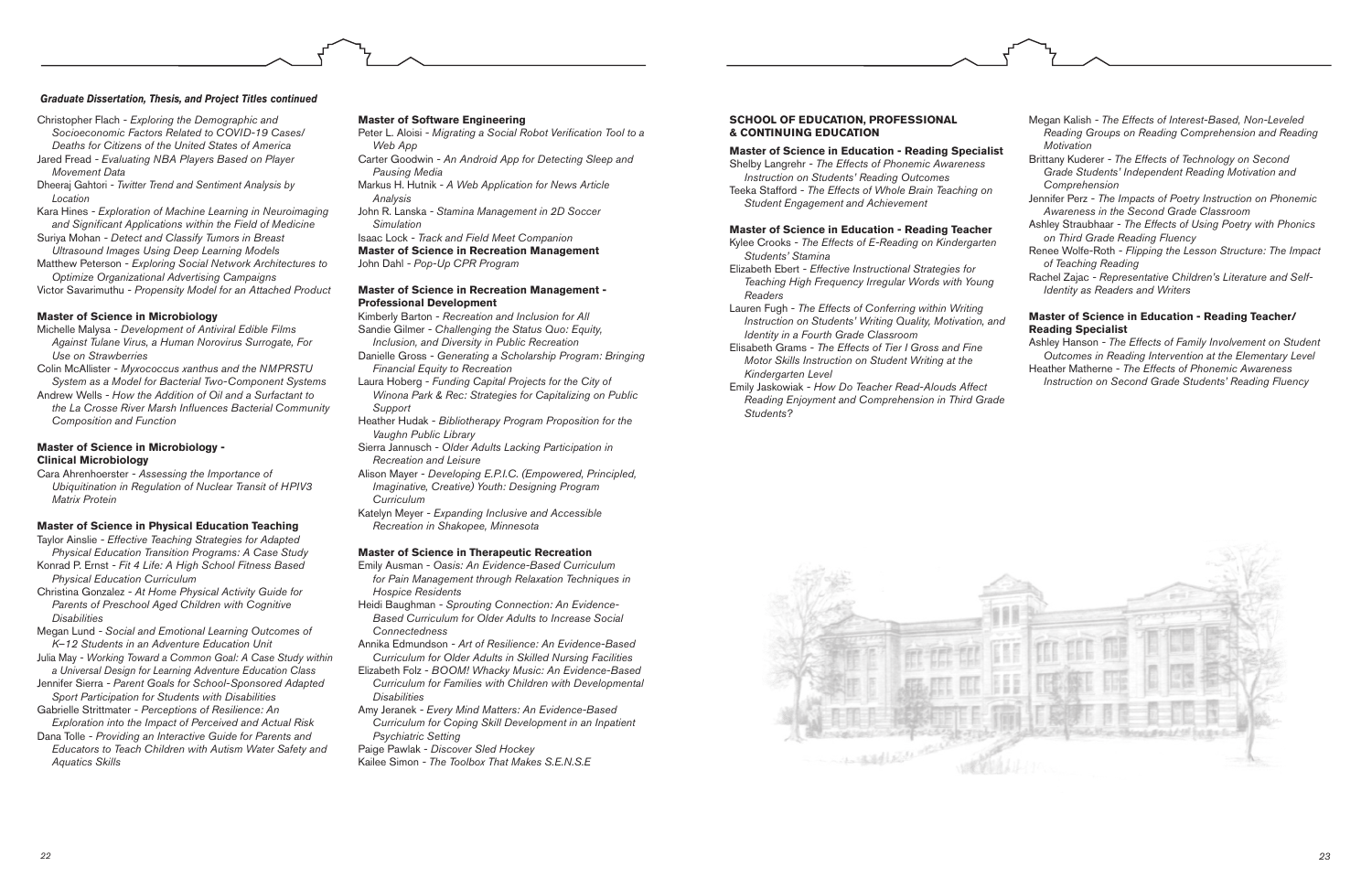#### **The Murphy Awards for Academic Excellence**

recognizes the university's top graduating scholar, as chosen by the Scholarship and Awards Committee. A Murphy Foundation grant created the award in 1980 to recognize outstanding and exceptional scholastic ability.

**Tommy Friday** graduates with a Bachelor of Science majoring in exercise and sport science - physical education teaching, with a minor in adapted physical education teaching. Friday was on the Dean's List every semester and holds a 4.0 GPA. He earned numerous scholarships; among them: Charles Ben and Marian Ford Scholarship, Pam Mouchka Family Memorial Scholarship in Physical Education & Health, Leon & Ruth Miller Scholarship in Exercise & Sport Science, Genevieve Carnes Memorial Scholarship, John Castek Sr. Memorial Scholarship, and the Eric and Kristin Jungbluth Scholarship in Education. Friday received the Wisconsin Health and Physical Education Future Professionals Leadership Award and was named 2021 Physical Education Major of the Year. He was involved in numerous campus clubs and volunteered in the community. Along with teaching field experience, he has coached at local high schools. Friday, who plans to teach in K-12, intends to attend graduate school at UWL for a master's in physical education teaching with an emphasis in adventure education. Friday is from Pine River, Wisconsin.

#### **The Rosandich Graduate Thesis and Dissertation Award**

recognizes the best graduate thesis, based on originality, impact and writing quality. The award is funded by Thomas P. Rosandich, '54, founding president of the U.S. Sports Academy in Daphne, Alabama.

**Mai Chao Duddeck** graduated with a Doctorate in Education in Student Affairs Administration and Leadership in May 2021. Mai Chao's dissertation, "Redefining Hmong American Woman Identity in Higher Education: A Scholarly Personal Narrative," is significant for two reasons. It is one of the few qualitative research studies that focuses on the Hmong American educational experience. And, her study is likely the first higher education/student affairs dissertation grounded in Hmong cultural

knowledge and epistemology, merging a specific form of narrative methodology (scholarly personal narrative) with a conceptual framework she created from the tradition of the Hmong Story Cloth. Mai Chao holds three UWL degrees. Along with the doctorate, she earned a Bachelor of Science in art education in 2006 and a Master of Education-Professional Development in 2008. She currently works with Gundersen Health System.

**Shayla (Michel) Victoria** earned a Master of Science in Biology in May 2021. Her research explored how two fish species — zebrafish and fathead minnows — are being affected by Thiamethoxam, an insecticide often used in agriculture. She compiled a well-organized thesis that could be submitted as a peer-reviewed journal article, and was accepted into "The Journal of Environmental Toxicology and Chemistry." Her work was primarily selfdirected and original with exceptional integration of primary literature and represents a novel contribution to the field of environmental toxicology. She is currently pursuing a doctoral degree at the University of Mississippi.

#### **The Jake and Janet Hoeschler Award for Excellence**

recognizes a College of Business Administration graduate for academic accomplishment and leadership on campus and in the community. Janet Hoeschler, a 1940 graduate, established the award in 1992 to signify a business-university partnership.

**Derek Poggemann** graduates with a Bachelor of Science in information systems. He has made the Dean's List each semester and holds a 4.0 GPA. In April of 2021, Poggemann was awarded a scholarship from the Ben A. Sylla and James R. Sylla Fund for having high academic standing. On campus, Poggemann has been involved in the Information Systems Association, Collegiates Entrepreneurs' Organization and Beta Gamma Sigma Business Honor Society. He has been involved in intramural men's soccer, co-ed soccer and co-ed volleyball. Poggemann participated in four internships. In spring 2020, he studied abroad in Aberdeen, Scotland. He hopes to work as a software engineer or data analyst and pursue an MBA. He aspires to own his own IT business. Poggemann is from Appleton, Wisconsin.

#### **The Strzelczyk Award in Science and Health** recognizes an outstanding senior in the College of Science and Health for academic achievement, along with campus and community service. Robert, '54, and Judy Strzelczyk, who funded many physical therapy projects and scholarships, endowed the award in 1996.

**Kaylan Marshall** graduates with a Bachelor of Science, majoring in microbiology and minoring in chemistry. She was on the Dean's List each semester and earned a 4.0 GPA. Marshall earned an Eagle Apprenticeship when coming to campus, and went on to receive the Charles and Lillian Gay Academic Scholarship, Catholic Order of Foresters Scholarship, Wisconsin Academic Excellence Scholarship, Undergraduate Research and Creativity Grant, Department of Microbiology Scholarship, Drs. Michael H. and Timothy J. Mader Pre-Med Endowment Scholarship, WIAC Judy Kruckman Scholar Athlete Award, Dr. C. W. Lighthizer Pre-Med Scholarship and Allen C. Nelson Scholarship Endowment Fund in Mycology. She ran with cross country and track, and volunteered and worked locally. Marshall plans to spend a year with Mercy Volunteer Corps. in Georgia. She is from Sun Prairie, Wisconsin.

#### **The John E. Magerus Award for the Outstanding Graduating Senior from the College of Arts, Social Sciences, and Humanities**

recognizes an outstanding graduate for academic accomplishments, leadership, and campus and community involvement. The award is named for Magerus, who retired in 2004 after 28 years as a professor and administrator in the college.

**Signe Aspengren** graduates with a Bachelor of Science, majoring in archaeology and minoring in French and biology. She was on the Dean's List each semester and earned a 3.97 GPA. Aspengren earned an Eagle Apprenticeship when coming to campus, and went on to receive the Soaring Eagle Scholarship, Oren E. Frazee Community Scholarship, the iEngage Study Abroad Scholarship and the Archaeology

Scholarship. She was a research assistant with the Archaeology Department throughout college. Aspengren participated in numerous campus internships, and was a teaching assistant for anthropology and archaeology classes. She volunteered as a French conversation partner, as well as with Archaeology Department activities. Aspengren plans to work in the cultural resource management industry before pursuing a doctorate in bioarchaeology. She is from New Richmond, Wisconsin.

#### **The Alice M. Svec Excellence Award**

recognizes an outstanding graduate in the School of Education. Svec, '59, went on to earn a master's in education media and post-graduate studies. She taught elementary education before becoming a visiting nurse for 51 years.

**Carlisle Mead** graduates with a bachelor's in middle childhood through early adolescence education, minoring in social studies. She was on the Dean's List each semester, attaining a 3.98 GPA. Mead received the Marcie Wycoff-Horn Education Scholarship, the Twyla & Robert McFee Scholarship in Elementary Education, the Darrell S. Larson Endowment Fund, Student Loan Hero Scholarship, the Alice M. Svec Endowed Scholarship in Education, the Charlie Burbach Education Scholarship and the Kristine A. Mason Scholarship. She was involved with Chinese Culture Club, Campus Crusade for Christ, tutoring and local handbell choirs. Mead plans to become a middle school teacher following graduation. She plans to continue learning Mandarin Chinese and hopes to travel to China to teach. She is from Eau Claire, Wisconsin.

#### *2022 Outstanding Graduates*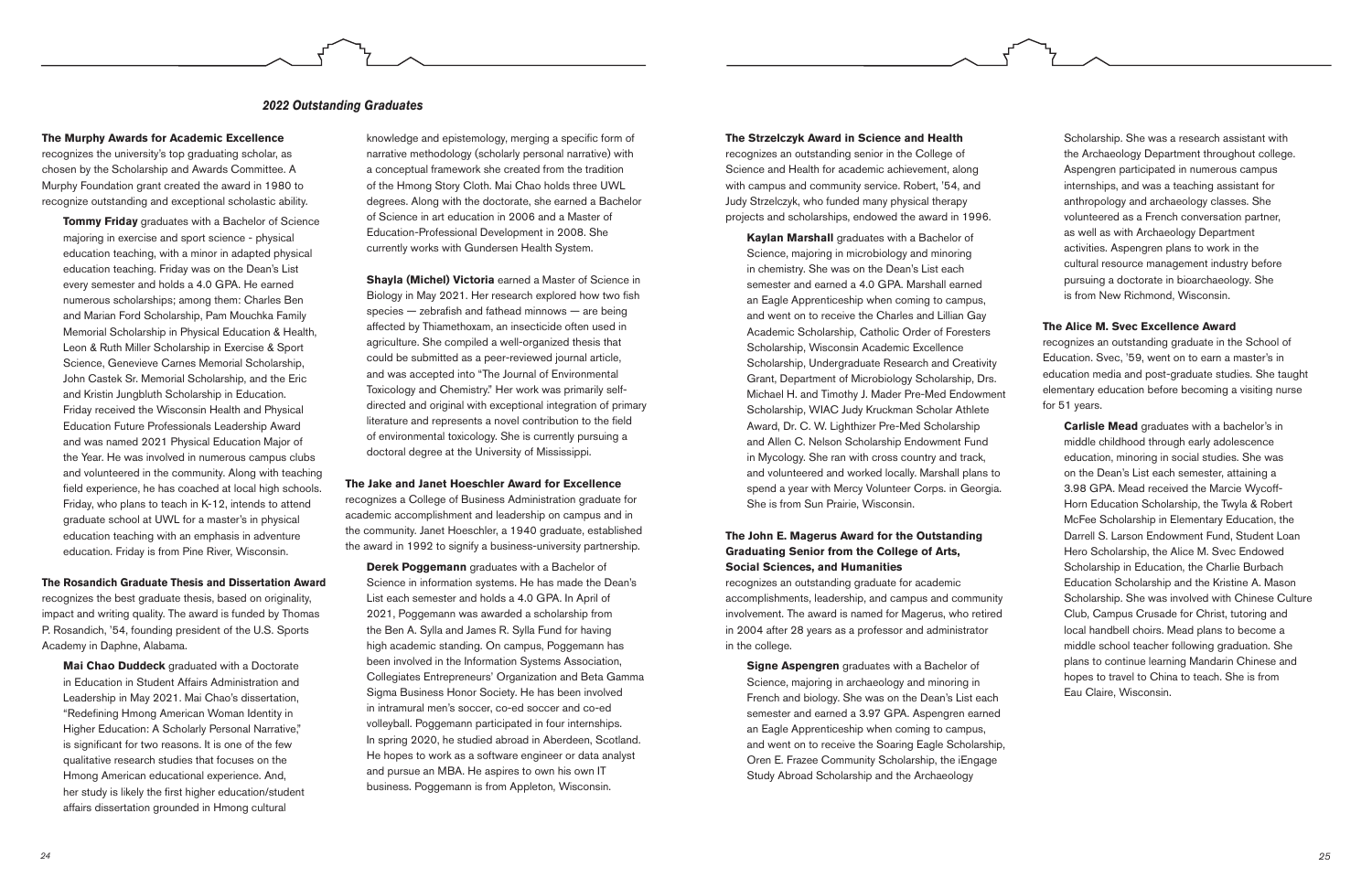This publication was not printed at taxpayer expense.

# FIRST DESTINATION SURVEY

Graduates, please tell us about your post-graduate career plans. Share the good news at www.uwlax.edu/first-destination



The survey will take less than five minutes and is completely confidential.

#### **The Maurice O. Graff Distinguished Alumnus Award**

Recognizes outstanding achievement of alumni who have brought honor and distinction to the university. Long-time administrator Maurice O. Graff instituted the honor in 1977.

#### **Bryan Heiderscheit, '94**

- Recognized worldwide for integrity, passion, creativity and innovation in sports medicine.
- Frederick Gaenslen Professor in Orthopedics and Vice-Chair for Research, Department of Orthopedics and Rehabilitation, University of Wisconsin School of Medicine and Public Health.
- 2020 Excellence in Research Award, American Academy of Sports Physical Therapy; 2019 Catherine Worthingham Fellow of the American Physical Therapy Association; others.
- Bachelor's in physical therapy, 1994; master's, 1998, and doctorate, 2000, University of Massachusetts.

#### **Jeremy Richter, '94**

- Pioneer in digital cinema; outstanding professional mentor, coach, colleague and leader.
- Founder and chief executive officer of Richter Studios since 1997, Chicago; writer/director of "Discovering Deerpath" (Rated "G" by the MPAA, 2008); director of multimedia at McClier Corp., 1997-2000.
- 2018 German Design Award; 2016, 2017, 2019 and 2020 Cannes Award Winner; 2019 Deauville Green Award; 2014 Upper Midwest Emmy Award; others.
- Bachelor's in marketing, 1994.

#### **Burt and Norma Altman Teacher Education Award**

Honors and recognizes outstanding educators and the significant contributions they make to children and communities. Professor Emeritus Burt Altman and his wife, Norma, long-time supporters of teacher education, created the award in 2015.

#### **Mary Lee Vance, '79 & '83**

- Transformational educator, leader, writer, presenter and editor of four books and numerous research articles, passion for removing educational barriers for people of color and individuals with disabilities.
- Office of Equal Opportunity Interim Director and Services for Students with Disabilities Director,

#### **Rada Distinguished Alumnus Award**

Recognizes alumni who have graduated within the last 20 years, achieved professional distinction and taken part in humanitarian activities. Professor emeritus Ron Rada and his wife, Jane, created the award in 2002.

#### **Justin Schmitz, '11**

- Innovator in theatrical sound design, valued partner and collaborator for Gallaudet University theatre and dance programs.
- Freelance sound designer and composer in the Washington, D.C. area and regionally across the nation including the John F. Kennedy Center.
- Awarded John F. Kennedy Center for the Performing Arts and the Kenan Institute Fellowship 2015-16; Carnegie Hall performer; Helen Hays nominations; others.
- Bachelor's in theatre design and technology, 2011; Master of Fine Arts, University of North Carolina School of the Arts, 2015.

#### **Parker Distinguished Multicultural Alumni Award**

Recognizes outstanding alumni who have contributed greatly to improve multiracial culture and understanding on campus and in their careers. History Professor Emeritus James Parker initiated the award in 1997.

#### **Marquell Johnson, '04**

- Impactful instructor, author and researcher in disabilities, adapted physical education.
- Professor, Department of Kinesiology, UW-Eau Claire.
- 2019 Outstanding Contributor Award for Access UW System; 2017 Dr. Ron Satz Teacher/Scholar Award, UW-Eau Claire; others.
- Master's in exercise and sport science, adapted physical education, 2004; bachelor's, Huntingdon College, 2001; doctorate, Oregon State University, 2008.



- 2007 UWL Parker Distinguished Multicultural Alumni Award; 2012 Association on Higher Education and Disability Professional Recognition Award; others.
- Bachelor's in art, 1979; Master's of Education-Professional Development, 1983; doctorate, Michigan State University, 1993.

#### *2022 Alumni Awards*

The UW-La Crosse Alumni Association is awarding graduates from the '70s through 2011 its top alumni awards for 2022. They're being honored for distinguished service and successful careers.

The distinguished alumni will return to campus Friday and Saturday, Sept. 16 and 17, to speak with students and take part in a panel discussion, along with being recognized. Get more details at: uwlax.edu/alumni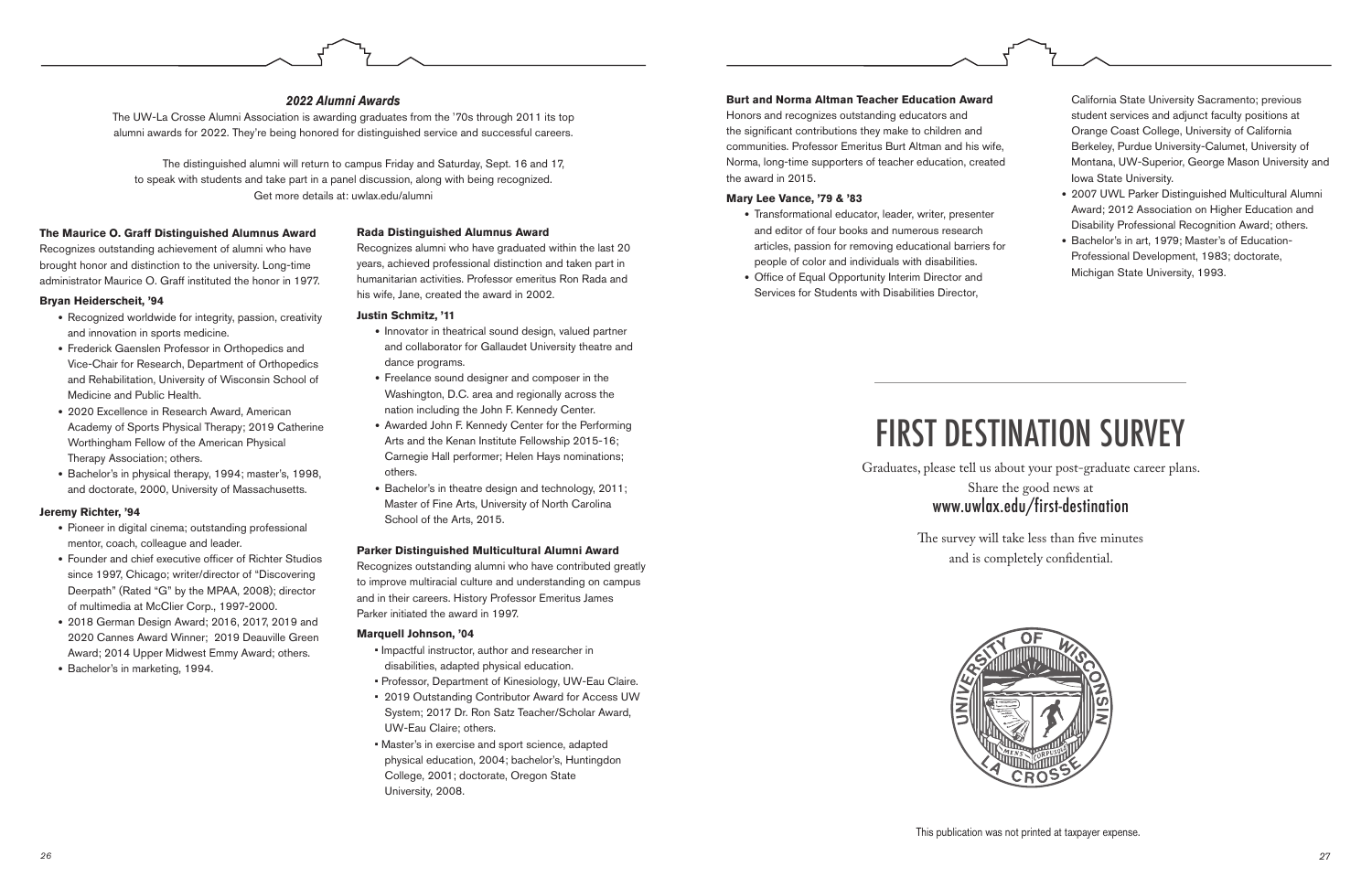#### *University of Wisconsin System Board of Regents*

Edmund Manydeeds III, President Karen Walsh, Vice President Robert Atwell Scott Beightol Amy Blumenfeld Bogost Héctor Colón Michael M. Grebe Mike Jones Tracey L. Klein John W. Miller Rodney Pasch Andrew S. Petersen Cris Peterson Ashok Rai Corey Saffold Brianna Tucker Jill Underly Kyle M. Weatherly

This publication was not printed at taxpayer expense.